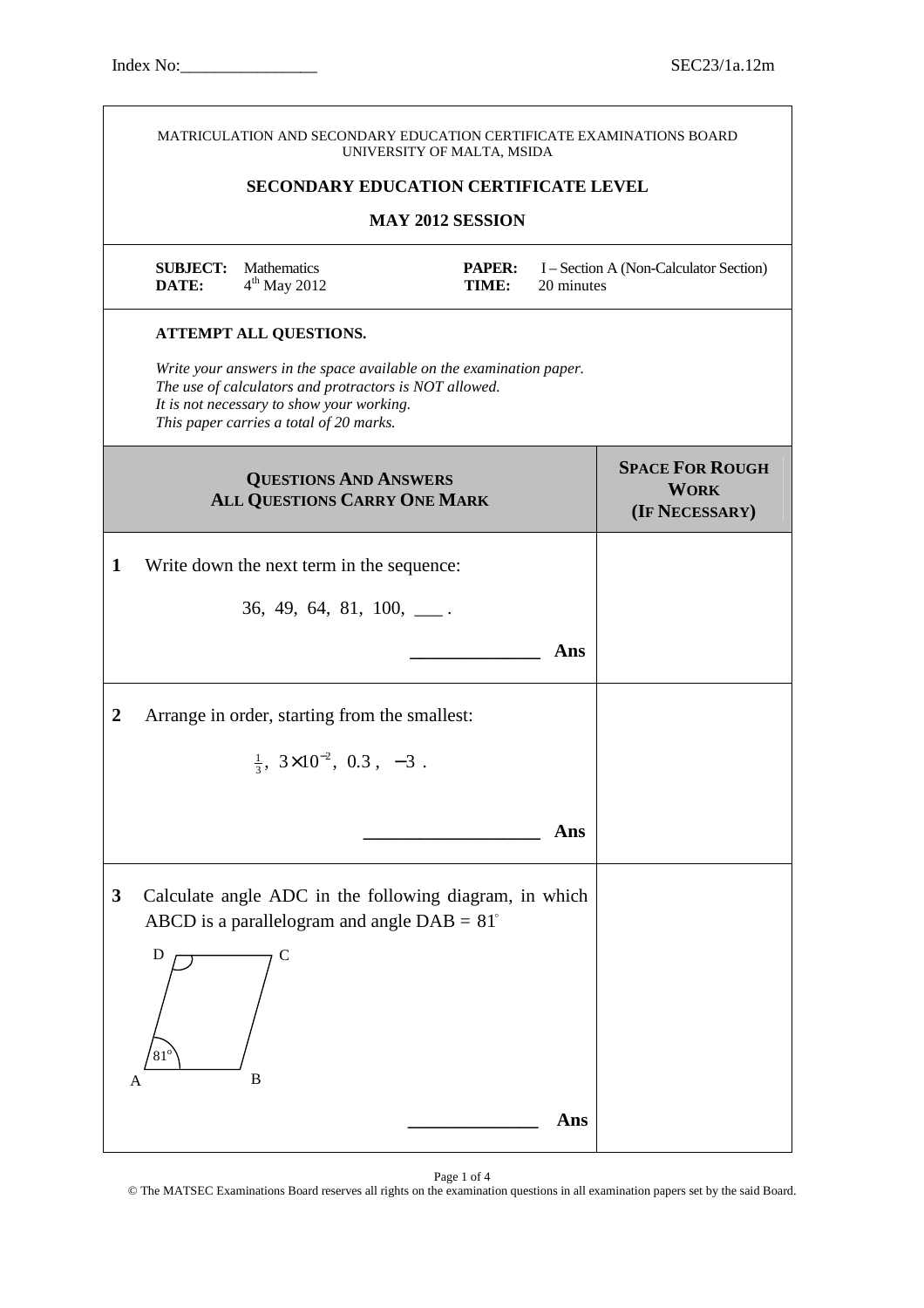|                         | <b>QUESTIONS AND ANSWERS</b><br>ALL QUESTIONS CARRY ONE MARK                                                                                                                                                  | <b>SPACE FOR ROUGH</b><br><b>WORK</b><br>(IF NECESSARY) |
|-------------------------|---------------------------------------------------------------------------------------------------------------------------------------------------------------------------------------------------------------|---------------------------------------------------------|
| $\overline{\mathbf{4}}$ | Find the value of $\frac{5a^2}{8b}$ when $a = 4$ and $b = \frac{1}{2}$ .                                                                                                                                      |                                                         |
|                         | Ans                                                                                                                                                                                                           |                                                         |
| 5                       | The mean of 5 numbers is 24. Four of them are: $20$ , $21$ , $25$<br>and 27. Find the fifth number.                                                                                                           |                                                         |
|                         | Ans                                                                                                                                                                                                           |                                                         |
| 6                       | Work out: $\frac{(90+100)(90-10)}{(90-82)}$ .                                                                                                                                                                 |                                                         |
|                         | Ans                                                                                                                                                                                                           |                                                         |
| 7                       | ABCD is a quadrilateral in which its opposite sides AB<br>and DC are parallel but not equal. What is the name of the<br>shape of ABCD?                                                                        |                                                         |
|                         | Ans                                                                                                                                                                                                           |                                                         |
| 8                       | ABC is a triangle, right-angled at B. AB is $x$ cm long and<br>AC is $2x$ cm long. Find the numerical value of sin C.<br>(The diagram is not drawn to scale.)<br>A<br>2x<br>Ans<br>$\boldsymbol{\mathcal{X}}$ |                                                         |
| 9                       | If $5^p = 125$ , find the value of p.<br>Ans                                                                                                                                                                  |                                                         |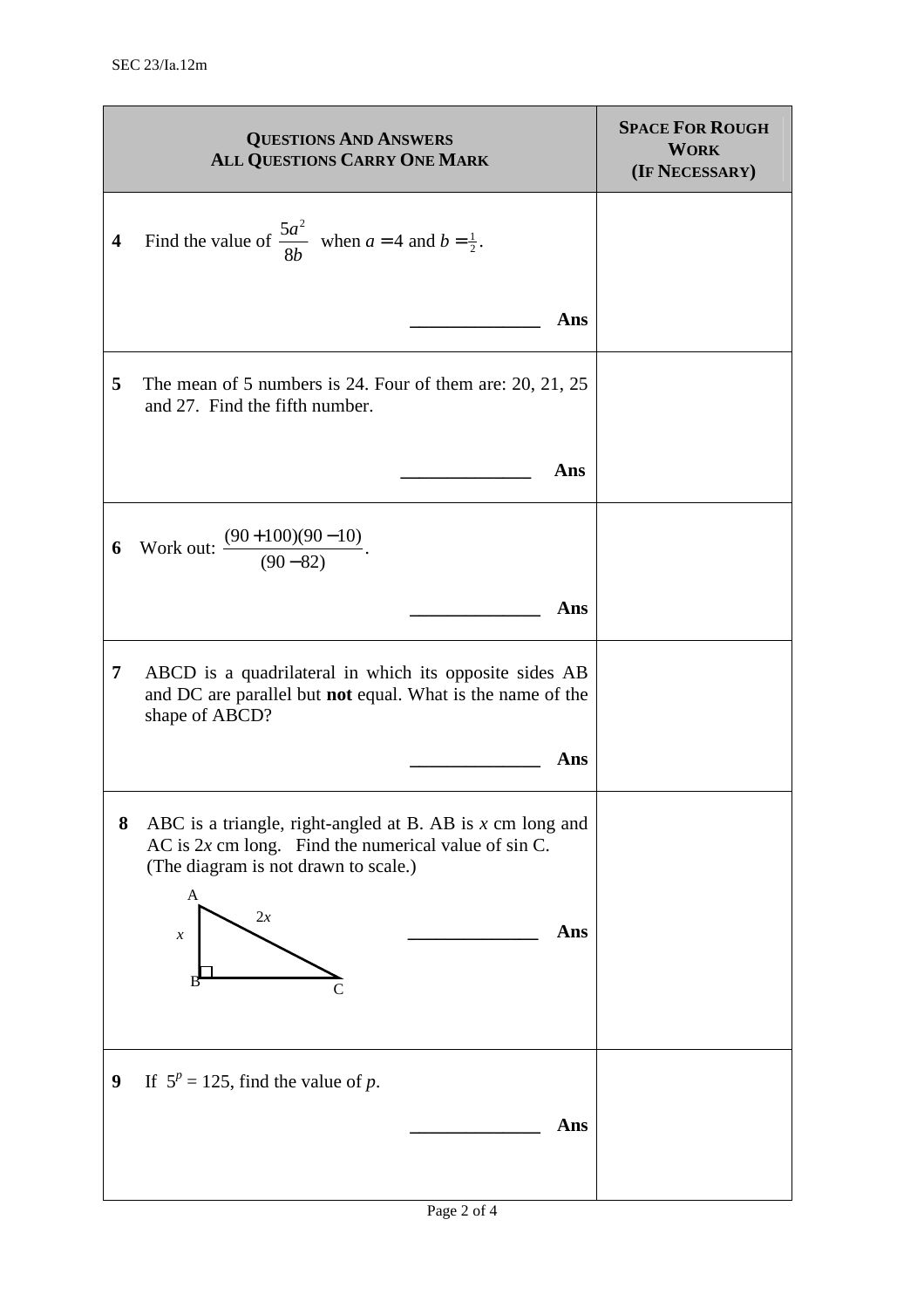| <b>QUESTIONS AND ANSWERS</b><br><b>ALL QUESTIONS CARRY ONE MARK</b>                                                                          | <b>SPACE FOR ROUGH</b><br><b>WORK</b><br>(IF NECESSARY) |
|----------------------------------------------------------------------------------------------------------------------------------------------|---------------------------------------------------------|
| 10 The area of triangle XYZ is 60 $\text{cm}^2$ and XY is 4 cm long.<br>Find the length of the altitude from Z to XY.                        |                                                         |
| Ans                                                                                                                                          |                                                         |
| 11 A film is 1 hour 25 minutes long. If the film ends at 1pm, at<br>what time does the film start?                                           |                                                         |
| Ans                                                                                                                                          |                                                         |
| 12<br>Amy and Betty share $\epsilon$ 350 between them such that Betty<br>gets one and a half times as much as Amy. How much<br>does Amy get? |                                                         |
| Ans                                                                                                                                          |                                                         |
| 13<br>The point with co-ordinates $(3, a)$ lies on the line with<br>equation $y = 2x - 7$ . Find the value of a.                             |                                                         |
| Ans                                                                                                                                          |                                                         |
| 14 In the given diagram (not drawn to scale), DE is parallel to<br>BC. $AE = 2$ cm, $EC = 4$ cm and $BC = 9$ cm. Find the<br>length of DE.   |                                                         |
| A<br>2cm<br>${\bf E}$<br>${\rm D}$<br>4cm<br>C<br>B<br>9cm                                                                                   |                                                         |
| Ans                                                                                                                                          |                                                         |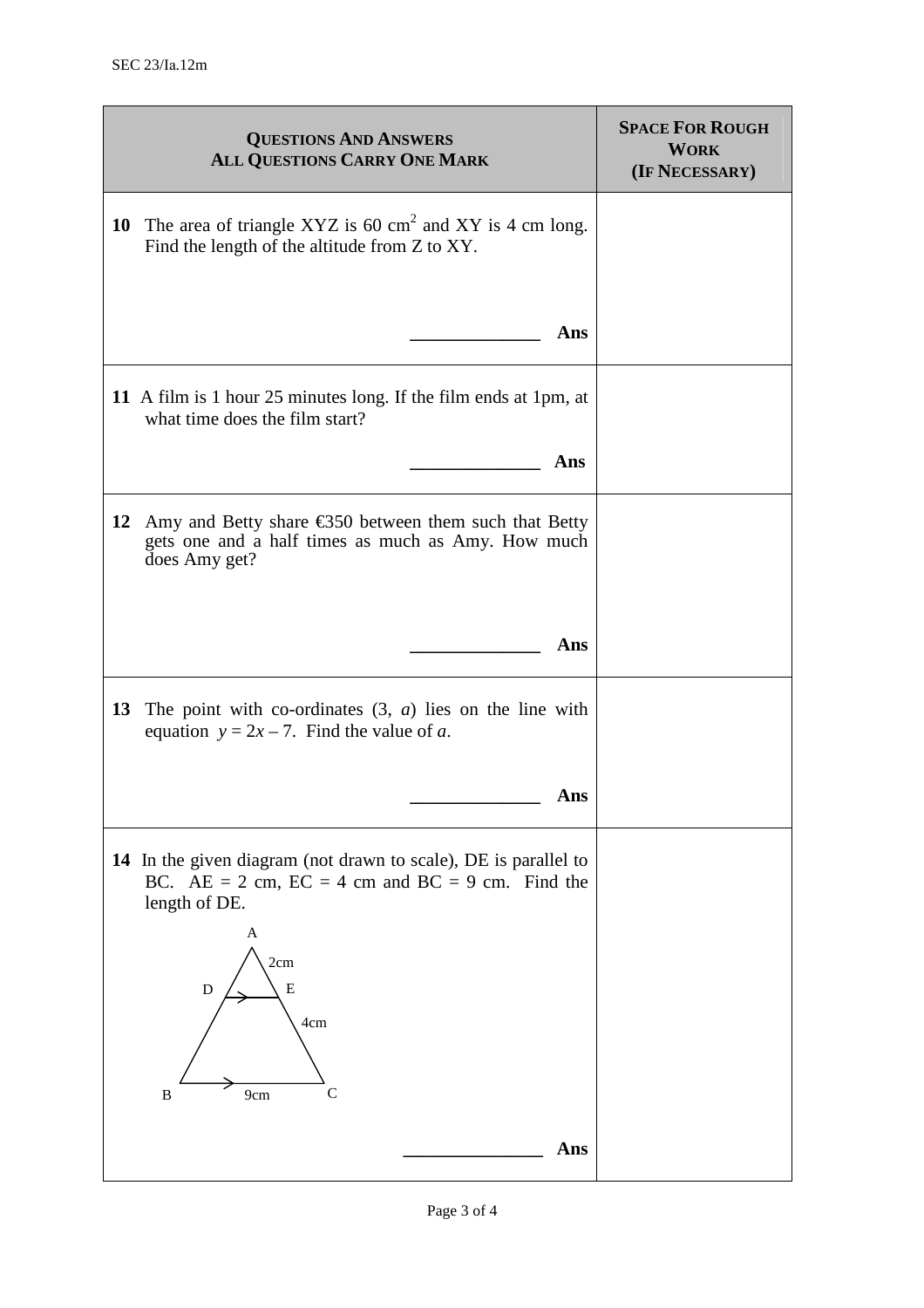|    | <b>QUESTIONS AND ANSWERS</b><br>ALL QUESTIONS CARRY ONE MARK                                                                                                                                         | <b>SPACE FOR ROUGH</b><br><b>WORK</b><br>(IF NECESSARY) |
|----|------------------------------------------------------------------------------------------------------------------------------------------------------------------------------------------------------|---------------------------------------------------------|
|    | 15 A DVD player is priced $\epsilon$ 90 but a discount of 10% is given.<br>Find the discounted price of the DVD player.                                                                              |                                                         |
|    | Ans                                                                                                                                                                                                  |                                                         |
|    | <b>16</b> Express $\frac{4}{25}$ as a percentage.<br>Ans                                                                                                                                             |                                                         |
| 17 | Find the sum of the two prime numbers that are between<br>20 and 30.                                                                                                                                 |                                                         |
|    | Ans                                                                                                                                                                                                  |                                                         |
| 18 | Find an estimate for $\left(\frac{9.6\pi}{5}\right)^2$ .                                                                                                                                             |                                                         |
|    | Ans                                                                                                                                                                                                  |                                                         |
| 19 | The distance between two towns is 39 km. A car takes 39<br>minutes to go from one town to the other. Find the average<br>speed of the car in km per hour.                                            |                                                         |
|    | Ans                                                                                                                                                                                                  |                                                         |
|    | 20 Four machines working together would take 12 days to<br>finish an order of merchandise. If one of the machines<br>breaks down, how long will it take the three machines to<br>complete the order? |                                                         |
|    | Ans                                                                                                                                                                                                  |                                                         |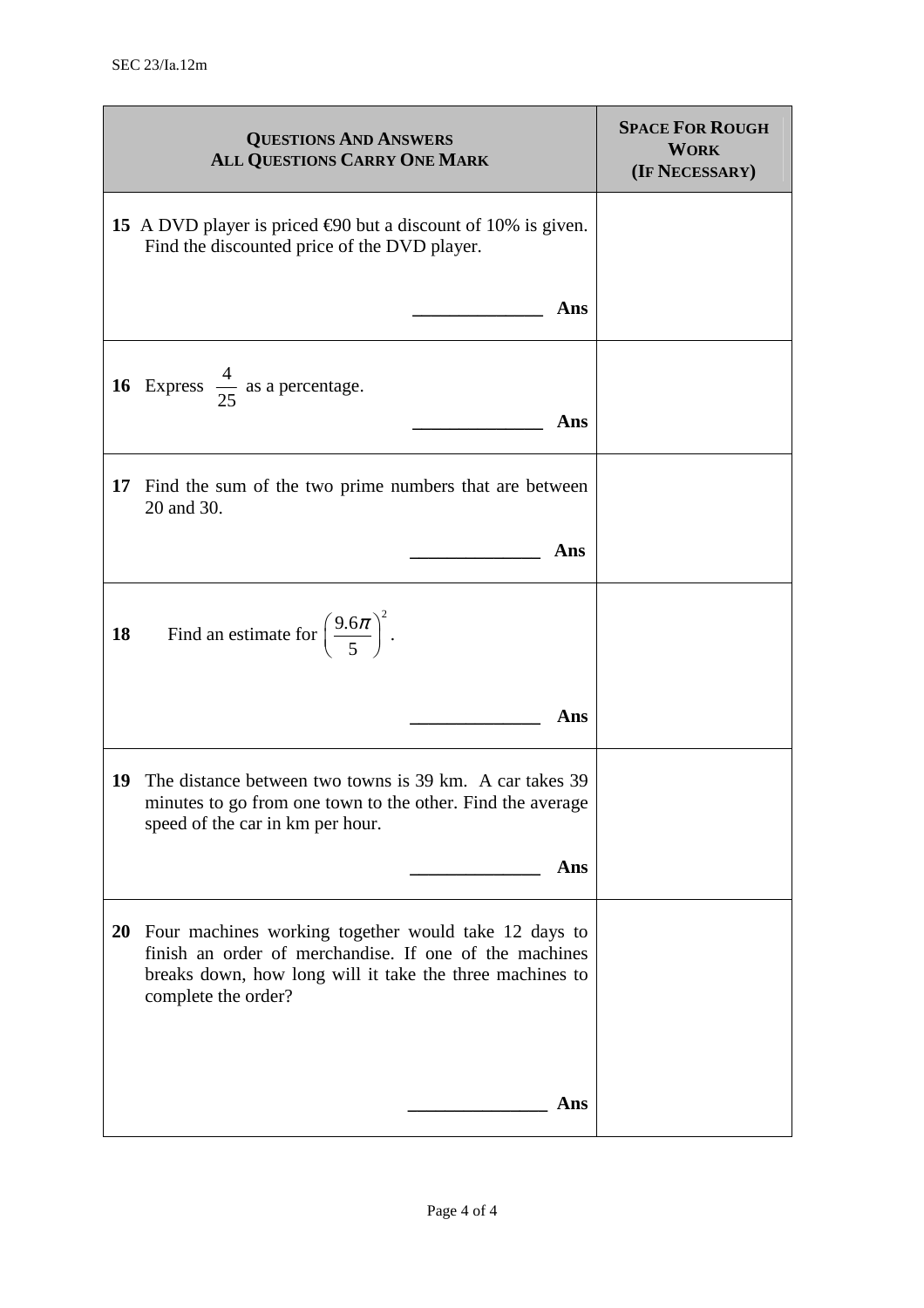Index No: SEC23/1b.12m

#### MATRICULATION AND SECONDARY EDUCATION CERTIFICATE EXAMINATIONS BOARD UNIVERSITY OF MALTA, MSIDA

### **SECONDARY EDUCATION CERTIFICATE LEVEL**

# **MAY 2012 SESSION**  SUBJECT: **Mathematics** PAPER NUMBER: I – Section B (Calculator Section) DATE:  $4^{\text{th}}$  May 2012 TIME: 1hr and 40 minutes

#### **ANSWER ALL QUESTIONS**

*Write your answers in the space available on the examination paper.* 

*Show clearly all the necessary steps, explanations and construction lines in your working.* 

*Unless otherwise stated, diagrams are drawn to scale.* 

*The use of non-programmable electronic calculators with statistical functions and mathematical instruments is allowed.* 

*Candidates are allowed to use transparencies for drawing transformations.* 

*This paper carries a total of 80 marks.* 

| <b>For Office Use Only</b> |  |   |   |  |   |   |              |   |   |    |              |
|----------------------------|--|---|---|--|---|---|--------------|---|---|----|--------------|
| Question No                |  | 2 | J |  | ∍ | o | $\mathbf{r}$ | 8 | Q | 10 | <b>Total</b> |
|                            |  |   |   |  |   |   |              |   |   |    |              |

© The MATSEC Examinations Board reserves all rights on the examination questions in all examination papers set by the said Board.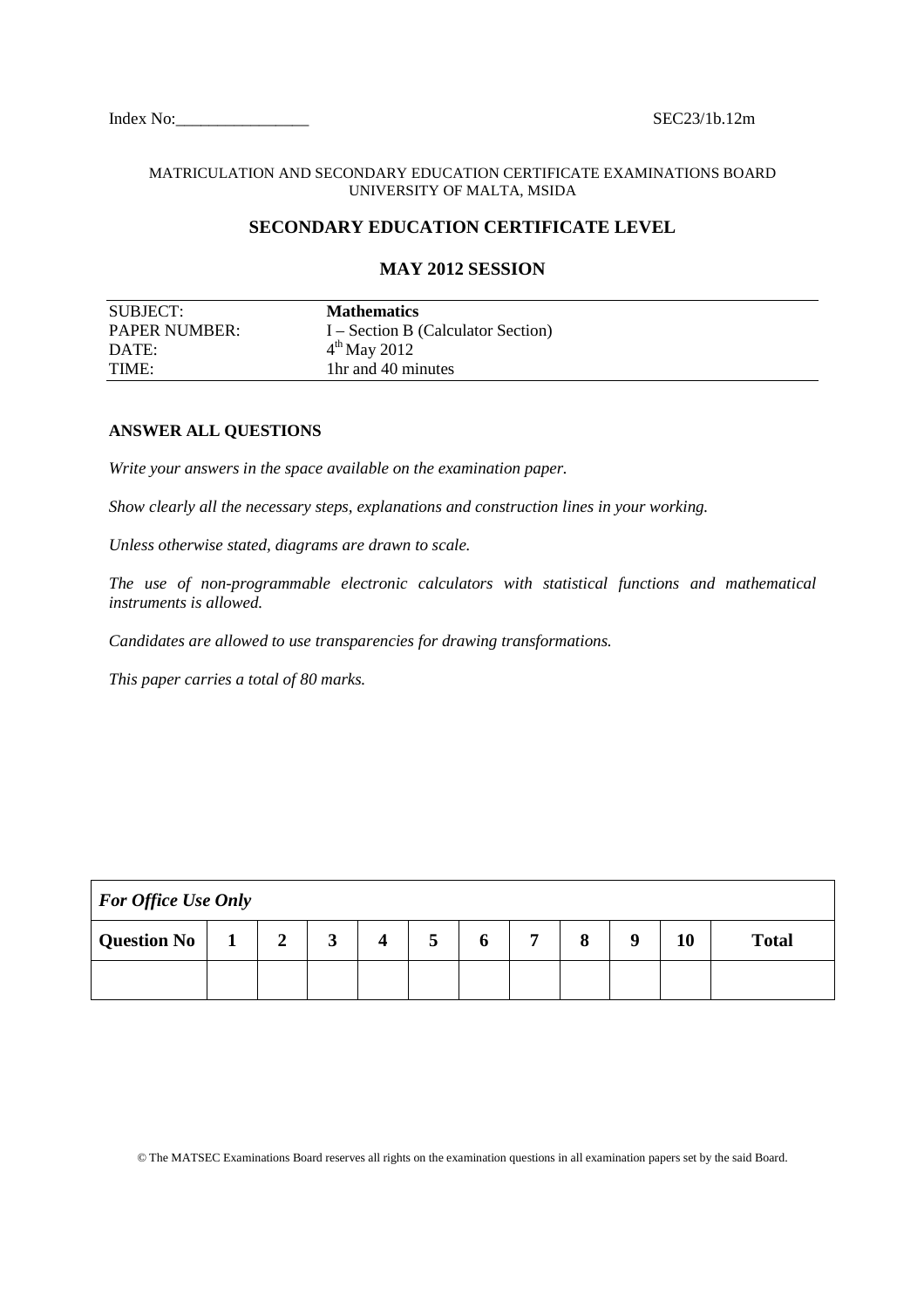**1 (i)** Write 16 356.23 in standard form.

(ii) Express 12.3 (meaning 12.3333333....) as a fraction of the form  $\frac{p}{q}$ *q* , where *p* and *q* are integers. **1 mark** 

(iii) Evaluate  $\frac{1}{3} + \frac{2}{9} - \frac{4}{27}$  giving your answer as a fraction, showing your working.

**2 marks** 

**(iv)** Find the value of  $2(-3)^3 - \frac{1}{2}(5 \times \sqrt{144})$ .

**2 marks** 

**2** Two normal six-sided dice have their spots covered and replaced by the letters A, B, C, D, E and F, with one letter on each face. If the two dice are thrown, complete the possibility space given below, to show the occurrence of the events.

**\_\_\_\_\_\_\_\_\_\_\_\_\_\_\_\_\_\_\_\_\_\_\_\_\_\_\_\_\_\_\_\_\_\_\_\_\_\_\_\_\_\_\_\_\_\_\_\_\_\_\_\_\_\_\_\_\_\_\_\_\_\_\_\_\_\_\_\_\_\_\_\_\_\_\_\_\_\_** 

**2 marks** 

| 1st throw   | A  | В         | C                      |    | E  |    |
|-------------|----|-----------|------------------------|----|----|----|
| 2nd throw   |    |           |                        |    |    |    |
| A           | AA | <b>BA</b> | CA                     | DA | EA | FA |
| B           | AB | <b>BB</b> | $\overline{\text{CB}}$ |    |    |    |
| $\mathbf C$ | AC |           |                        |    |    |    |
| D           |    |           |                        |    |    |    |
| E           |    |           |                        |    |    |    |
| Б           |    |           |                        |    |    |    |

**1 mark**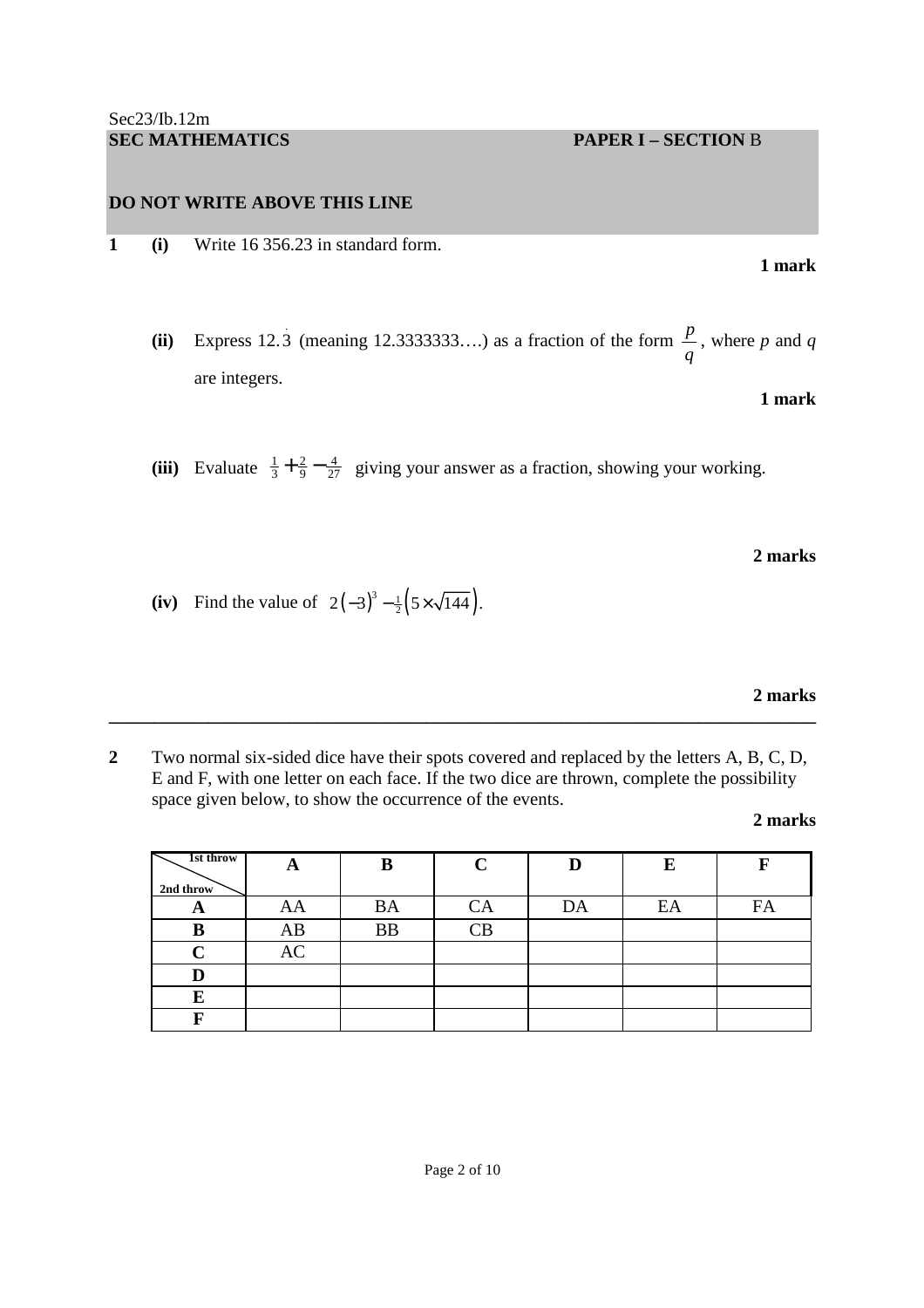Hence calculate the probability that the two dice show:

| (i)   | the same letter,         |         |
|-------|--------------------------|---------|
| (ii)  | two vowels,              | 2 marks |
| (iii) | a vowel and a consonant. | 2 marks |
|       |                          | 2 marks |

**3** In the given figure, ACD is a triangle and B is a point on AC, such that angle DBC is a right angle,  $AB = 10$  cm,  $BC = 8$  cm and  $CD = 12$  cm.

\_\_\_\_\_\_\_\_\_\_\_\_\_\_\_\_\_\_\_\_\_\_\_\_\_\_\_\_\_\_\_\_\_\_\_\_\_\_\_\_\_\_\_\_\_\_\_\_\_\_\_\_\_\_\_\_\_\_\_\_\_\_\_\_\_\_\_\_\_\_\_\_\_\_\_\_\_\_



 **(i)** Find the length of BD in cm to 2 decimal places.

**3 marks** 

 **(ii)** Find the length of AD in cm to 2 decimal places.

**3 marks**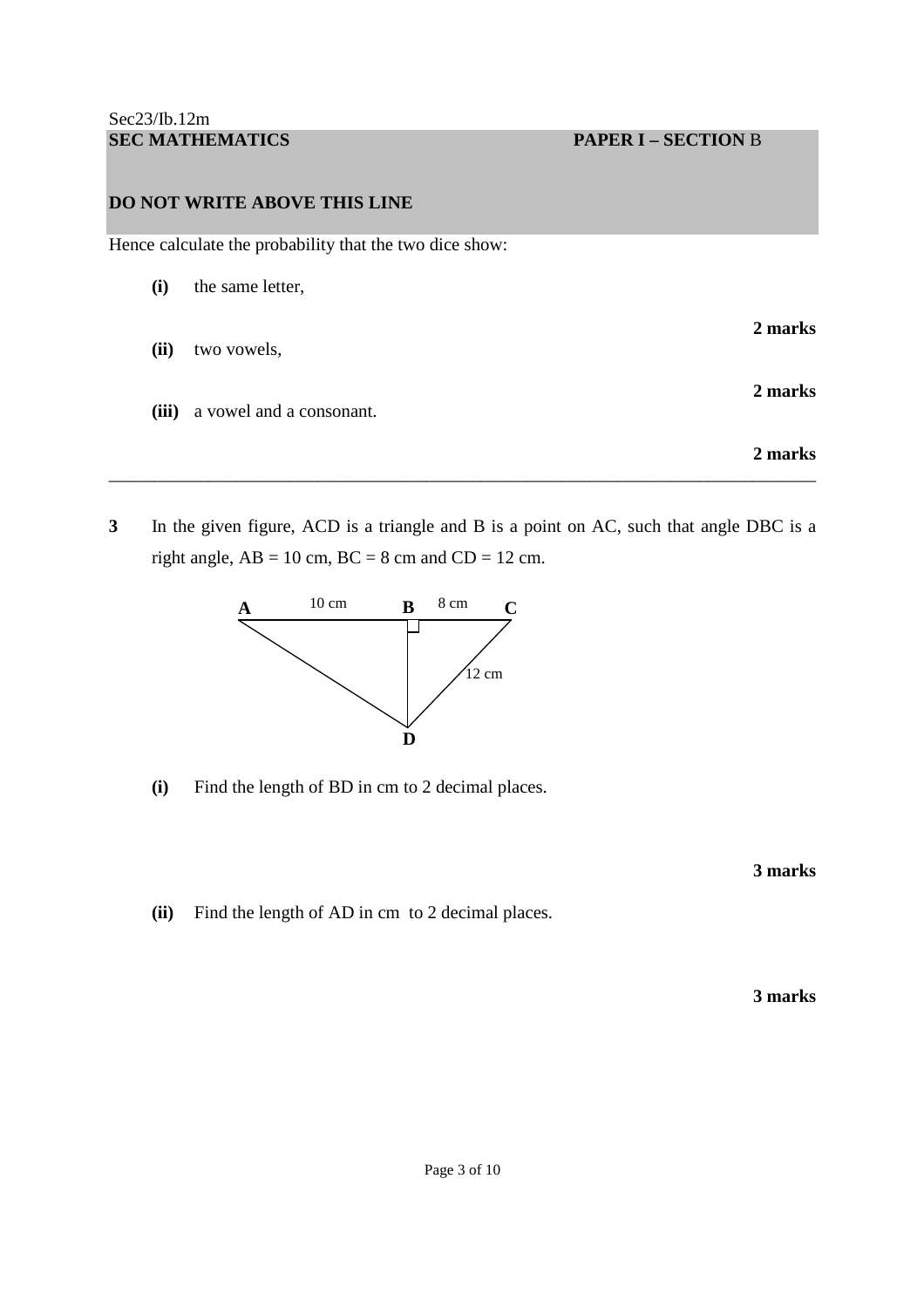**(iii)** Is angle ADC a right angle? Show your reasoning.

#### **2 marks**

**4 (a)** The triangle PQR given below is not drawn to scale. Its sides PQ, PR and QR are given as  $\frac{x-4}{2}, \frac{x}{2}$  and  $\frac{x-4}{2}, \frac{x}{2}$  and x respectively.

\_\_\_\_\_\_\_\_\_\_\_\_\_\_\_\_\_\_\_\_\_\_\_\_\_\_\_\_\_\_\_\_\_\_\_\_\_\_\_\_\_\_\_\_\_\_\_\_\_\_\_\_\_\_\_\_\_\_\_\_\_\_\_\_\_\_\_\_\_\_



If the perimeter of triangle PQR is 20 cm, form an equation in  $x$  and solve it to find the length of side QR.

#### **4 marks**

**(b)** The sum of the first *n* squares, given by the sum of the terms  $1 + 4 + 9 + ... + n^2$  can be calculated by using the formula  $\frac{n}{6}(n+1)(2n+1)$  $\frac{n}{2}(n+1)(2n+1)$ .

**1 mark** 

- $(i)$  What is the value of the 20<sup>th</sup> term of the series?
- **(ii)** Find the sum of the first 25 squares.

#### **2 marks**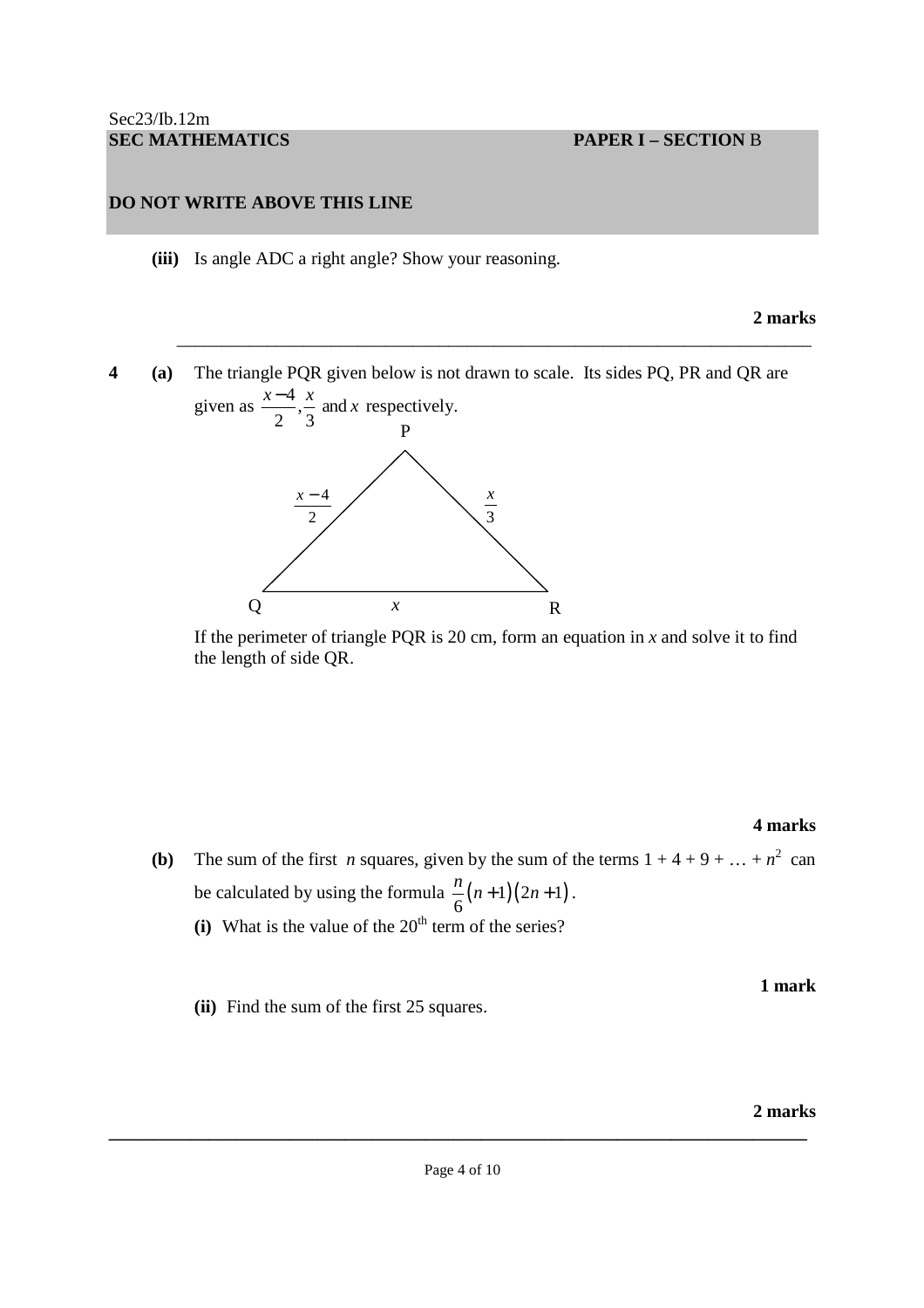**5** The width and height of rectangle **Y** are both 20% greater than the width and height of rectangle **X**. The height of rectangle **Y** is 19.2 cm and its area is 230.4 cm<sup>2</sup>.

 **2 marks** 



**(i)** Find the width of rectangle **Y**.

 **(ii)** Calculate the height of rectangle **X**.

 **3 marks** 

**3 marks** 

**(iii)** Calculate the width of rectangle **X**.

**(iv)** Determine the ratio of the area of rectangle **X** to that of rectangle **Y**.

**3 marks**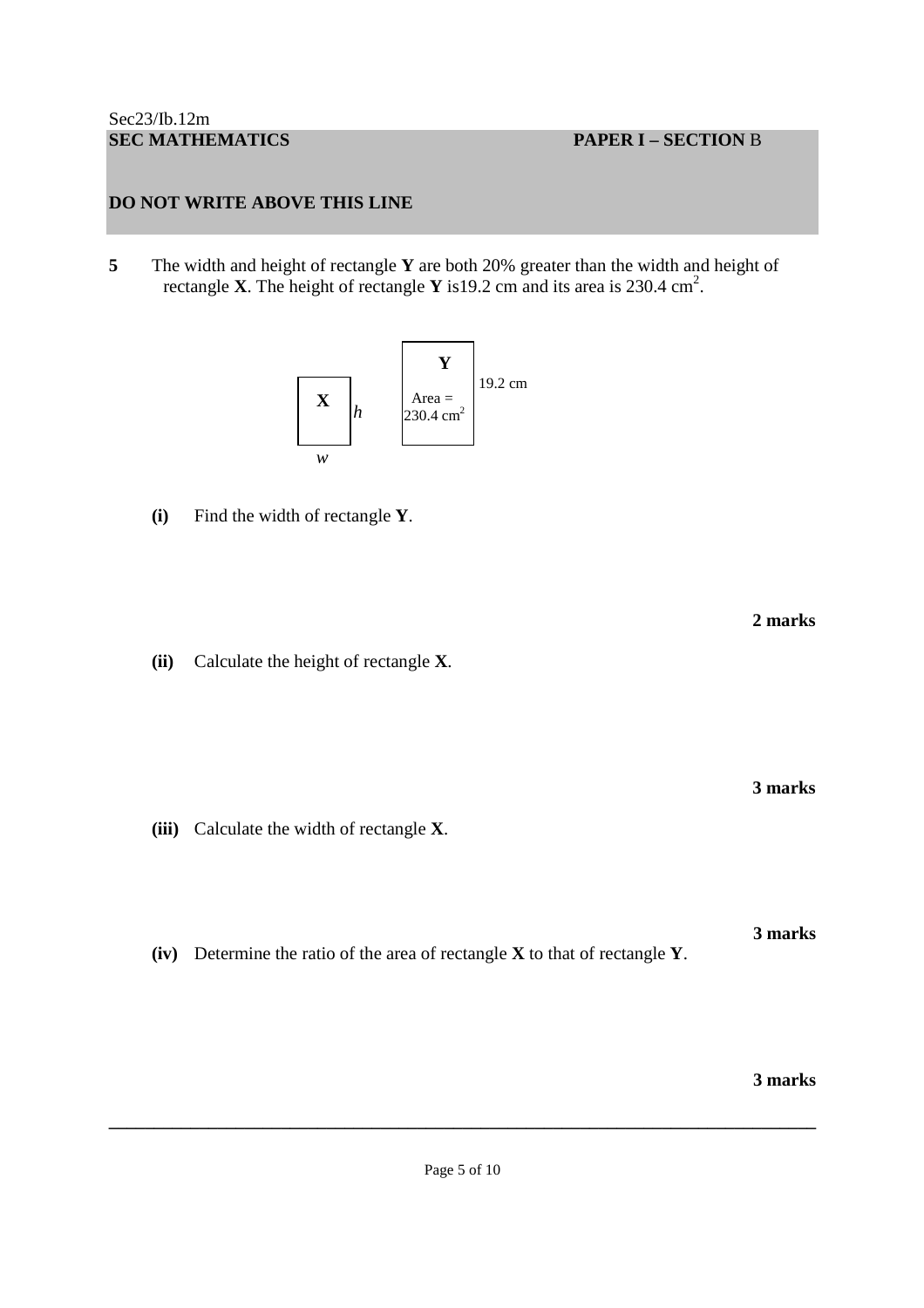**6** The figure below (not drawn to scale), represents the pointed edge of an arrow in which CF, AH and DG are straight lines and  $\overrightarrow{AB} = \overrightarrow{BC} = \overrightarrow{BD}$ .



**(i)** Name the line of symmetry in the diagram.

#### **1 mark**

(ii) Without calculating the values of *x* and of *y*, write down the value of  $(x + y)$ .

#### **1 mark**

 **(iii)** Calculate each of the marked angles *w*, *x*, *y*, *z*, giving reasons for your answers.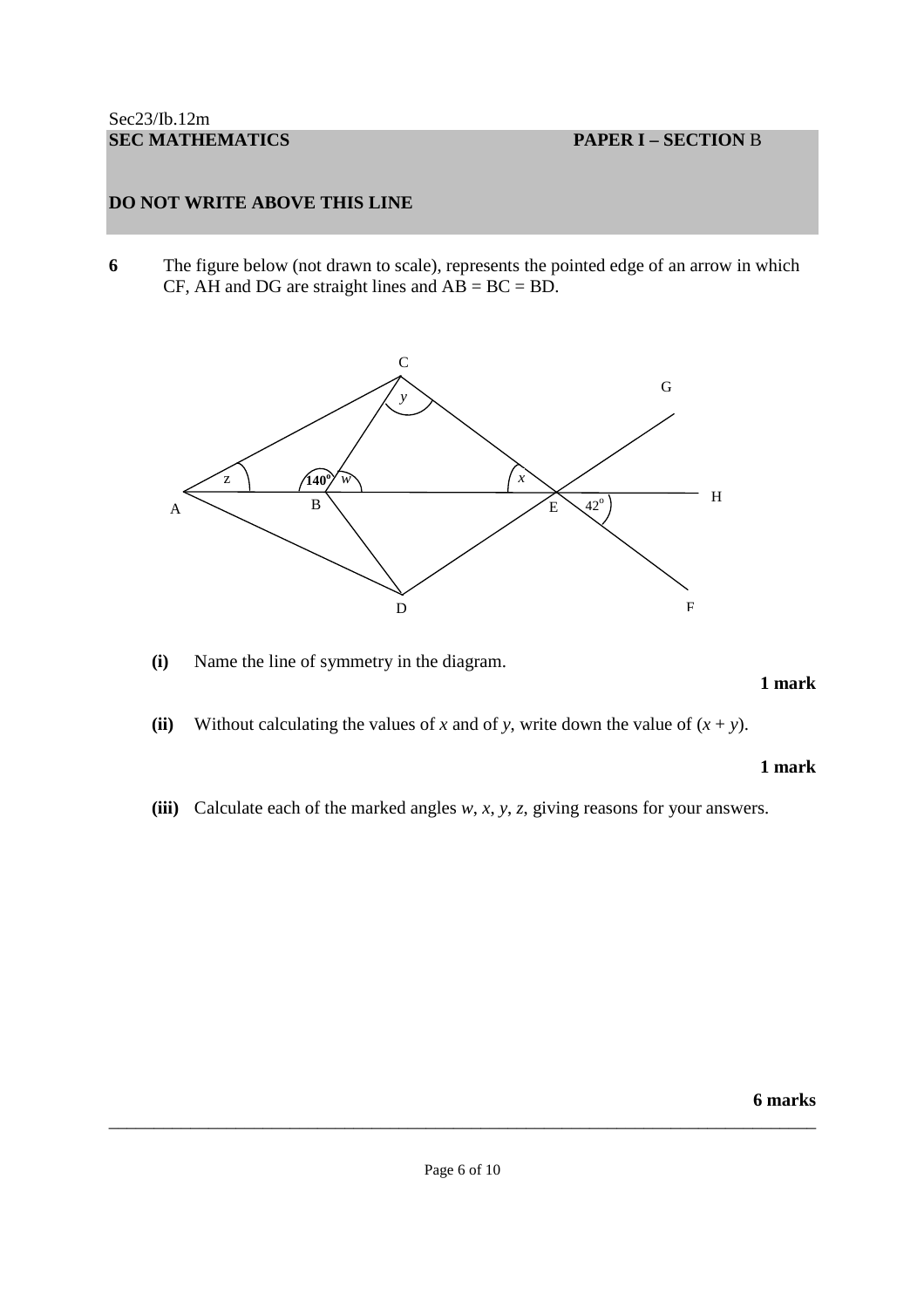**7** The Borg family received the following bill for electricity and water consumption for the period  $1<sup>st</sup>$  January to  $1<sup>st</sup>$  March 2012. The total amount due is calculated by adding the cost of consumption and the service charge of both electricity and water.

| <b>Electricity</b>    | <b>Euro</b> |          | <b>Consumption</b>   |
|-----------------------|-------------|----------|----------------------|
| Service charge        | 32.50       |          | <b>Meter Reading</b> |
|                       |             | Previous | Current              |
|                       |             | 12956    | 13295                |
| Water                 |             |          |                      |
| <b>Service Charge</b> | 10.00       |          |                      |
|                       |             | 143      | 151                  |
| <b>TOTAL</b>          | 111.68      |          |                      |

**(i)** The first 200 electricity units cost 16c per unit, while the next 400 units cost 18c per unit. Calculate the cost of electricity consumption in euro.

**4 marks** 

**(ii)** Calculate the cost of water consumption in euro.

 **(iii)** How much does a unit of water cost?

**2 marks** 

\_\_\_\_\_\_\_\_\_\_\_\_\_\_\_\_\_\_\_\_\_\_\_\_\_\_\_\_\_\_\_\_\_\_\_\_\_\_\_\_\_\_\_\_\_\_\_\_\_\_\_\_\_\_\_\_\_\_\_\_\_\_\_\_\_\_\_\_\_\_\_\_\_\_\_\_\_\_

**3 marks**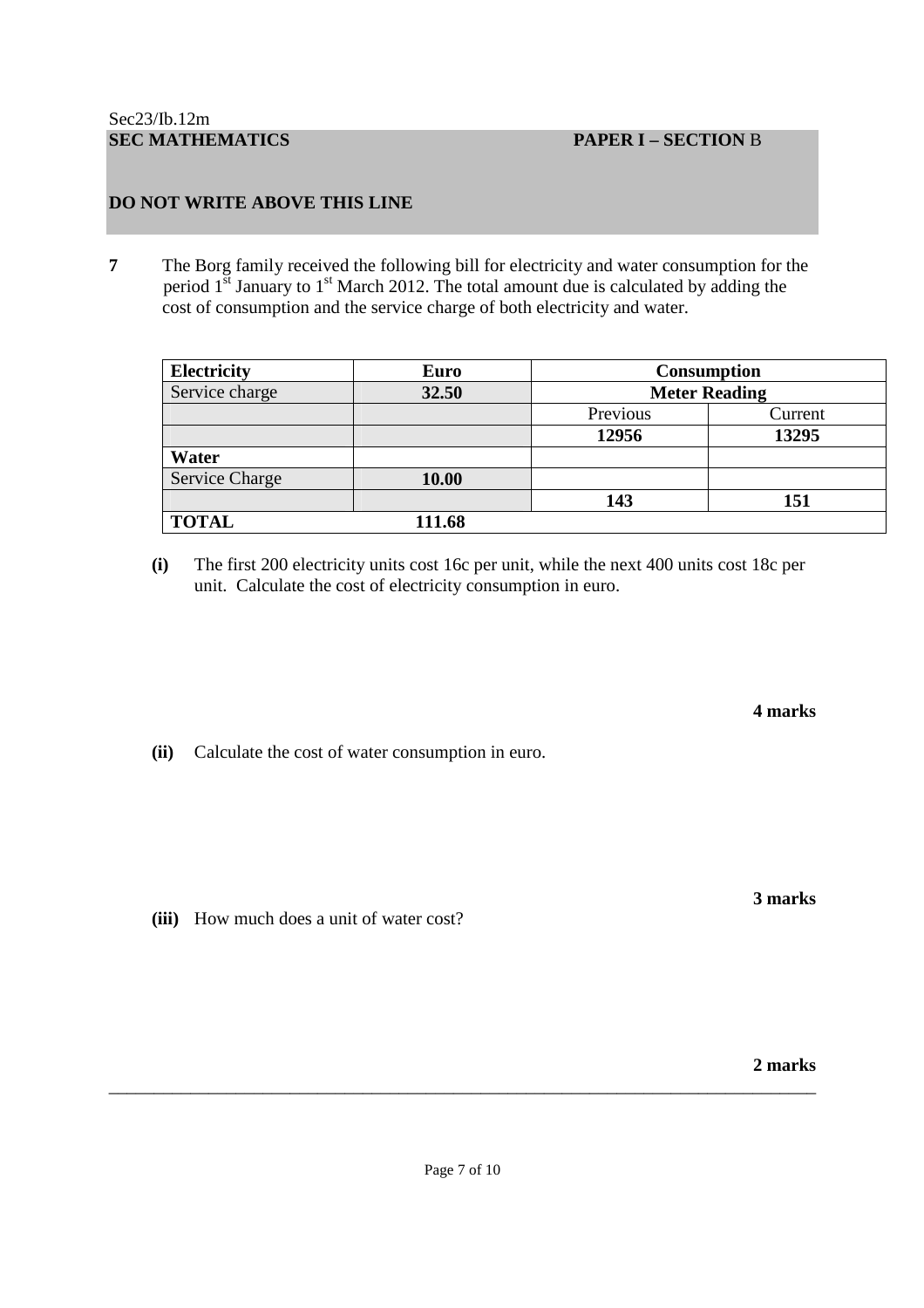**8** The quadratic curve is defined by  $y = x^2 - kx$  where *k* is a positive constant. The graph of this curve is shown below.



Use the given graph to answer the following questions.

**(i)** What is the least value of *y*?

# **1 mark**

**(ii)** What are the values of *x* that make  $y = -5$ ?

# **2 marks**

(iii) By factorising the expression  $x^2 - kx$ , solve the equation  $x^2 - kx = 0$  and determine the value of *k*.

 **3 marks**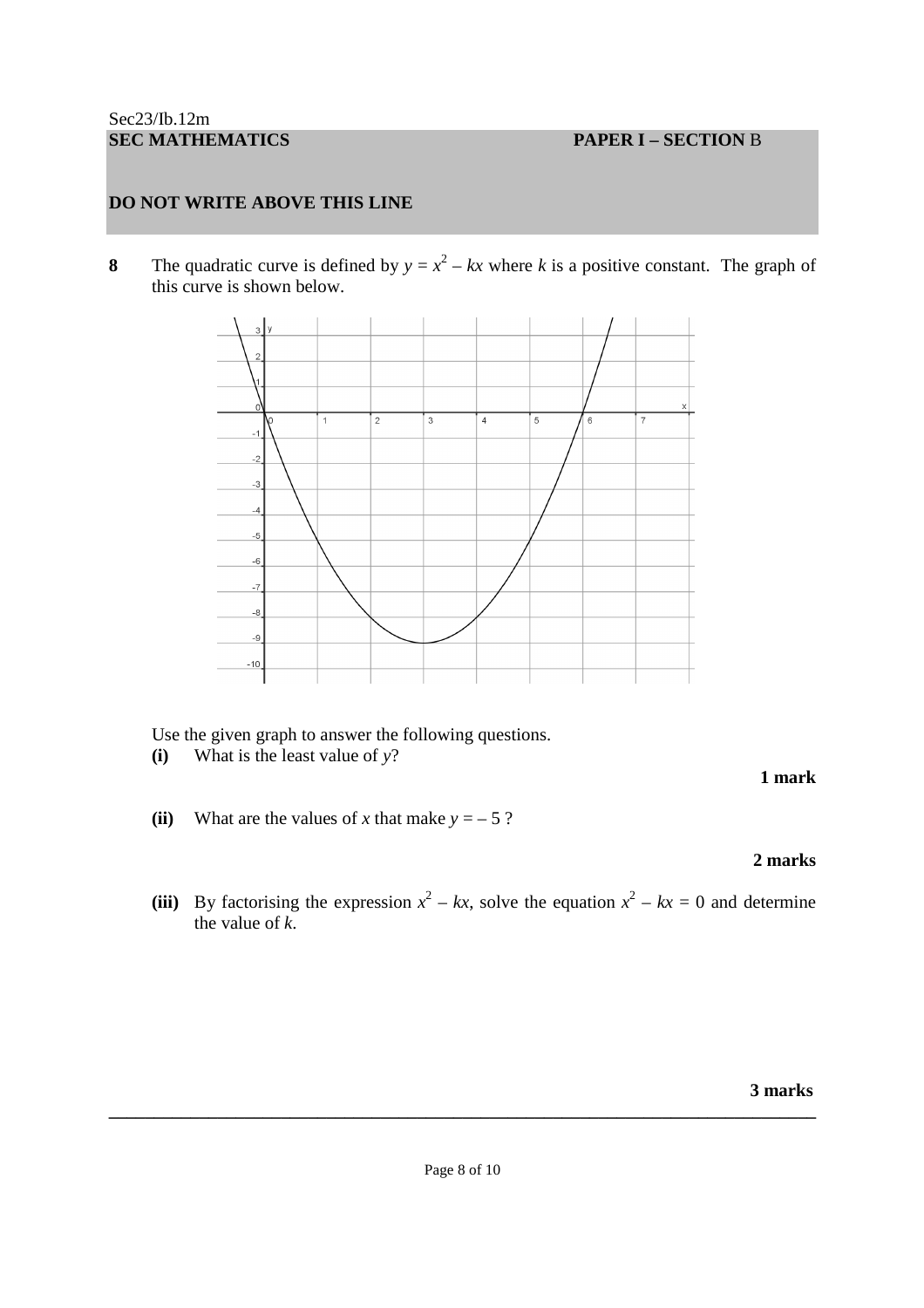**9** The diagram below (not drawn to scale) shows a square tile of side 25 cm, to be used on the walls of a bathroom. The central white part consists of a sector of a circle centre O, at which it subtends an angle of  $60^\circ$ . O is also the midpoint of side AB of the square ABCD.



**(i)** Calculate the area of the central white sector in  $cm<sup>2</sup>$ , correct to two decimal places.

**3 marks** 

 $(iii)$  Calculate the area of the shaded part of the tile, in  $cm<sup>2</sup>$  correct to two decimal places.

**3 marks** 

**(iii)** Find the least number of tiles needed to cover a wall which is 4m by 7.5m.

**3 marks**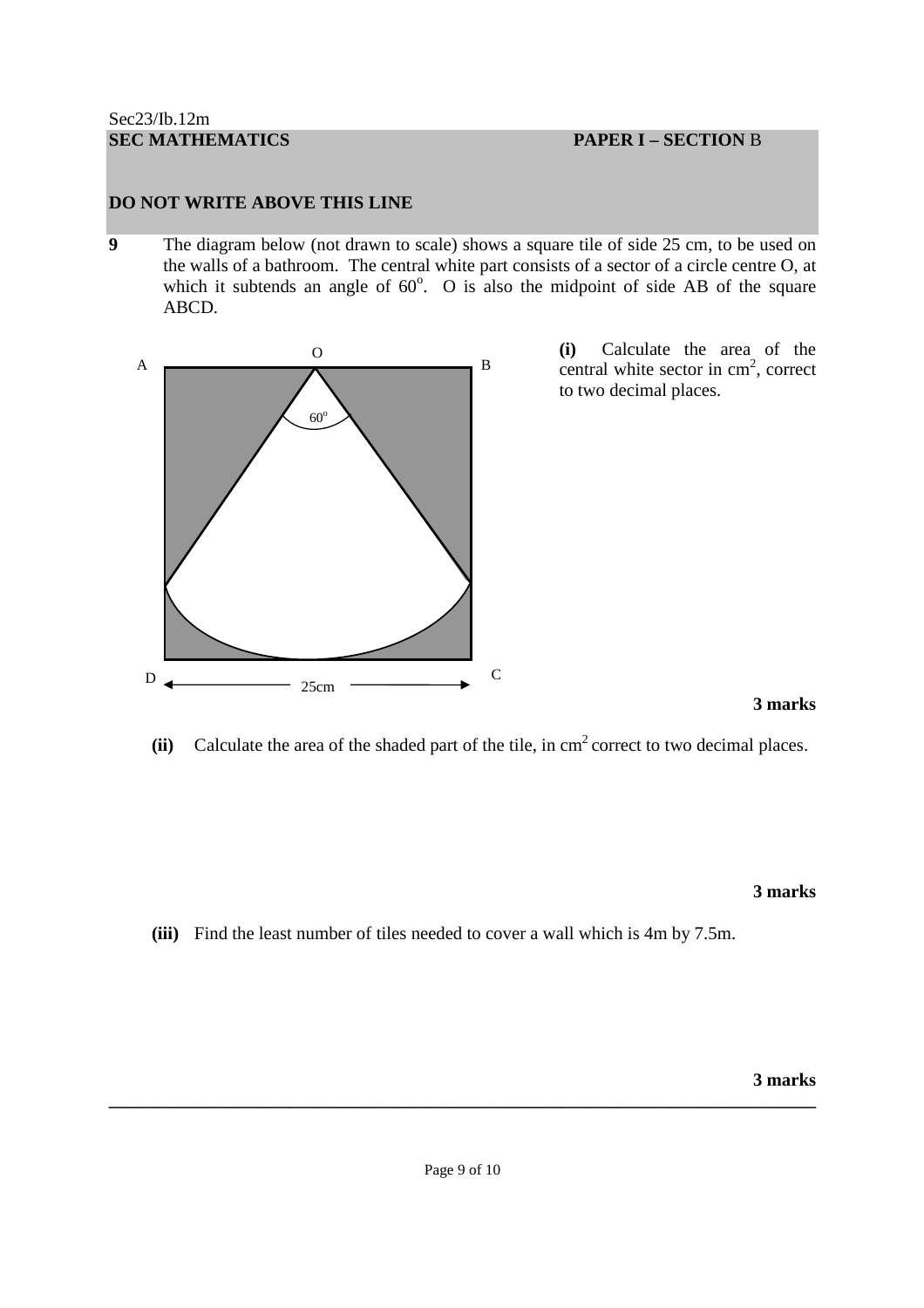# **SEC MATHEMATICS PAPER I – SECTION** B

#### **DO NOT WRITE ABOVE THIS LINE**

**10** An ironmonger sells two brands of paint brushes; those that are made from natural bristles and those made from synthetic fibres. The natural bristle brush is more expensive than the synthetic brush.

Let *x* denote the price of each expensive brush and let *y* denote the price of the cheaper brush.

**(i)** If the difference in price of the two kinds of brushes is €3.00, write down an equation involving *x* and *y*.

#### **1 mark**

**(ii)** The total cost of 12 brushes with natural bristles and 9 brushes with synthetic fibres is €61.20. Construct another equation to show the given information.

#### **2 marks**

 **(iii)** Solve the two equations to find the cost of each type of paint brush.

 **5 marks** 

# **END OF EXAMINATION**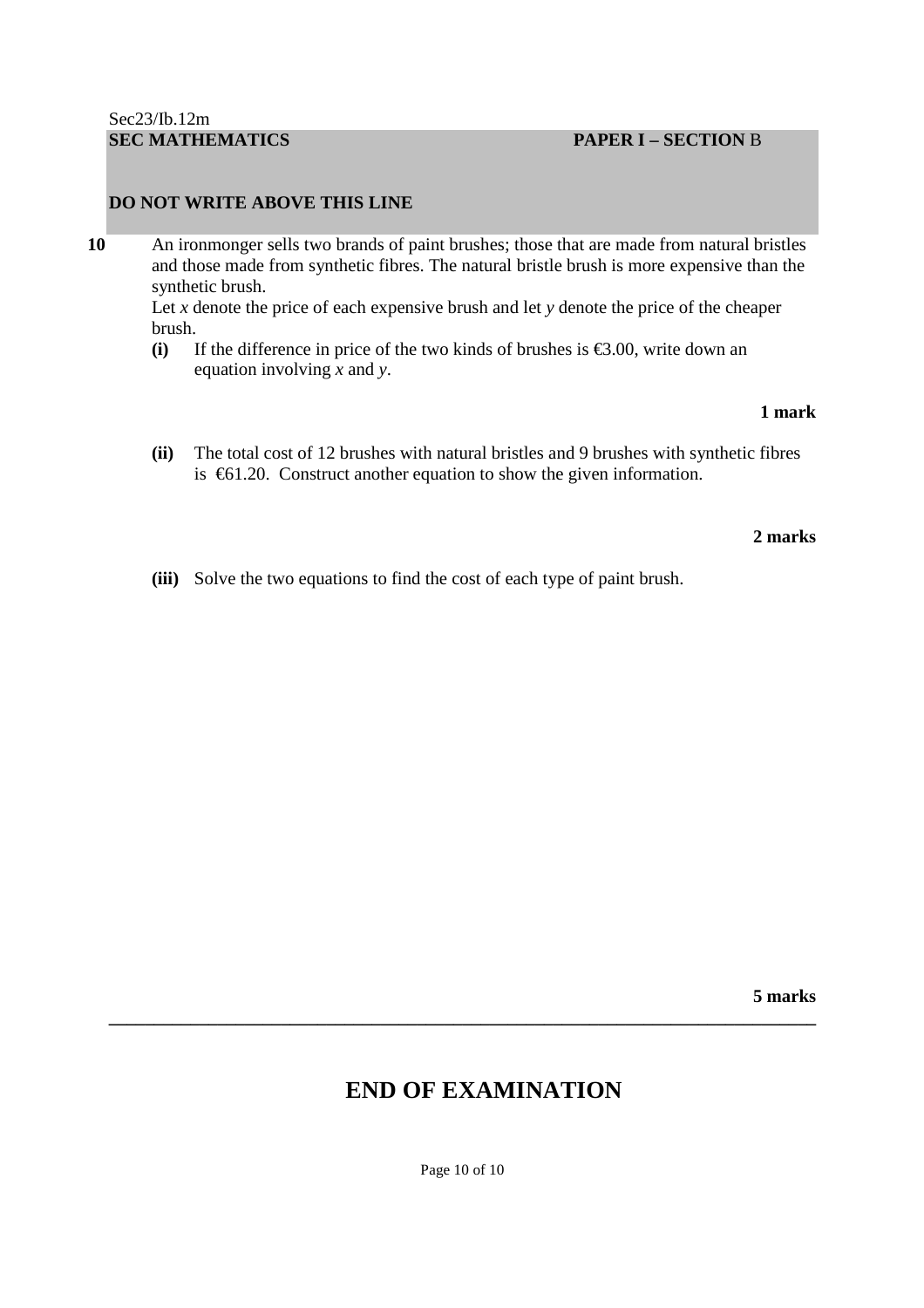# MATRICULATION AND SECONDARY EDUCATION CERTIFICATE EXAMINATIONS BOARD UNIVERSITY OF MALTA, MSIDA

# **SECONDARY EDUCATION CERTIFICATE LEVEL**

#### **MAY 2012 SESSION**

| SUBJECT:             | <b>Mathematics</b>       |
|----------------------|--------------------------|
| <b>PAPER NUMBER:</b> | HА                       |
| DATE:                | $7th$ May 2012           |
| TIME:                | 4:00 p.m. to $6:00$ p.m. |

#### **ANSWER ALL QUESTIONS.**

*Write your answers on the booklet provided.* 

*Show clearly all the necessary steps, explanations and construction lines in your working.* 

*Unless otherwise stated, diagrams are drawn to scale.* 

*The use of non-programmable electronic calculators with statistical functions and mathematical instruments is allowed.* 

*Candidates are allowed to use transparencies for drawing transformations.* 

*This paper carries a total of 100 marks.* 

## **Table of formulae**

Area of triangle Curved Surface Area of Right Circular Cone π*rl* Surface Area of a Sphere Volume of a Pyramid / Right Circular Cone <sup>1</sup> Volume of a Sphere

Solutions of the equation  $ax^2 + bx + c = 0$   $x =$ 

Sine Formula

Cosine Formula *a*

 $\frac{1}{2}$ *ab*sinC  $4\pi r^2$  $\frac{1}{3}$  base area  $\times$  perpendicular height  $rac{4}{3}\pi r^3$  $2^2 - 4$ 2  $b \pm \sqrt{b^2 - 4ac}$ *a*  $-b \pm \sqrt{b^2 -}$ *C c B b A a*  $\sin A$   $\sin B$   $\sin A$  $=\frac{v}{1}$  =  $2^2 = b^2 + c^2 - 2bc \cos A$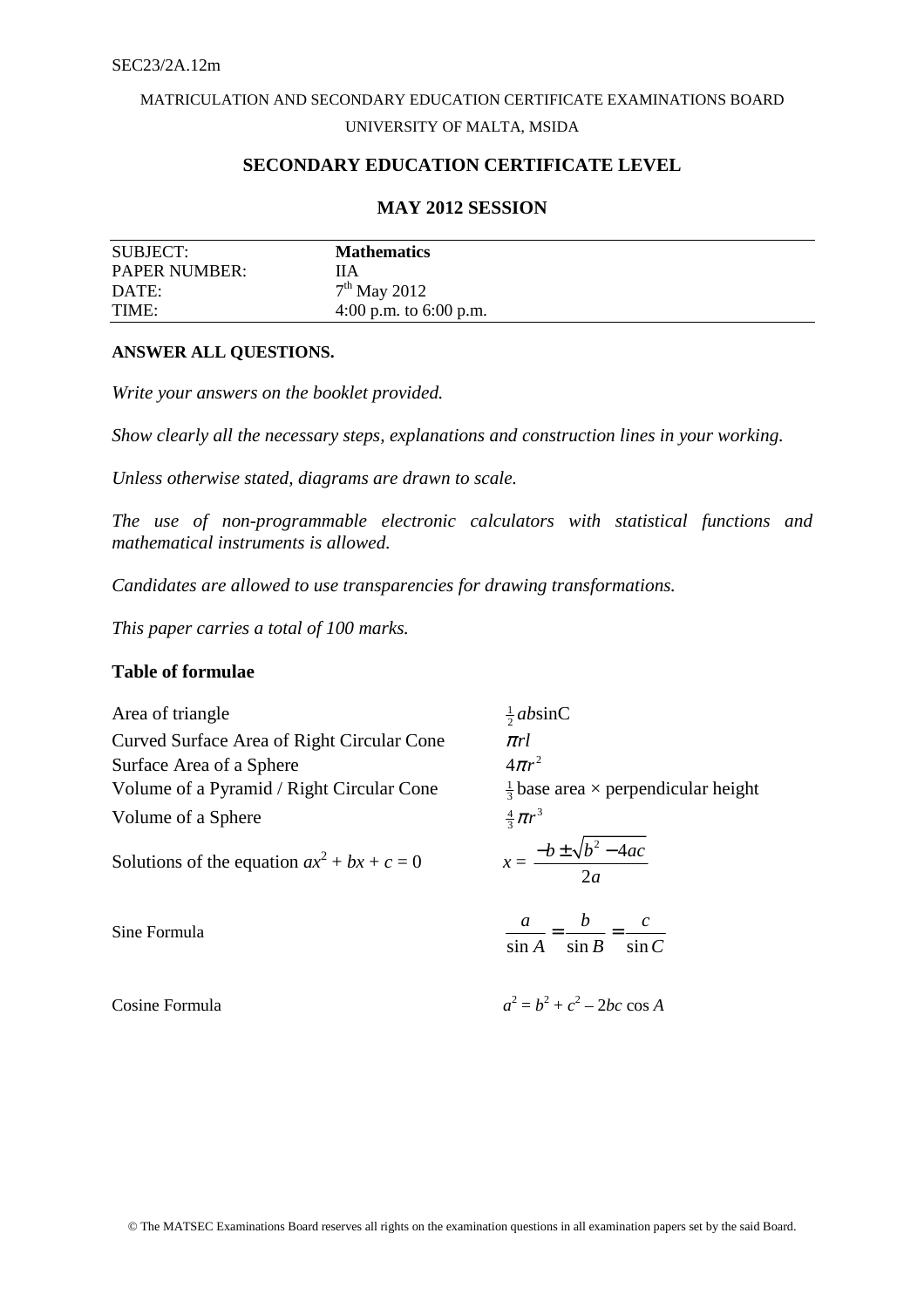| $\mathbf{1}$     |                                                                                         | An <i>n</i> -sided figure has $\frac{1}{2}n(n-3)$ diagonals.                                                          |         |  |  |  |  |  |
|------------------|-----------------------------------------------------------------------------------------|-----------------------------------------------------------------------------------------------------------------------|---------|--|--|--|--|--|
|                  | (i)<br>(ii)                                                                             | How many diagonals does an octagon have?<br>How many sides does a figure with 54 diagonals have?                      | 2 marks |  |  |  |  |  |
|                  |                                                                                         |                                                                                                                       | 4 marks |  |  |  |  |  |
| $\boldsymbol{2}$ |                                                                                         | Before starting the scholastic year, $\frac{5}{7}$ of the students in a school, have had a flu vaccine.               |         |  |  |  |  |  |
|                  |                                                                                         | If a student has had the vaccine, the probability of catching the flu is $\frac{1}{35}$ .                             |         |  |  |  |  |  |
|                  |                                                                                         | If a student has NOT had the vaccine, the probability of catching the flu is $\frac{9}{14}$ .                         |         |  |  |  |  |  |
|                  | (i)                                                                                     | Draw a tree diagram to show the given data.                                                                           | 5 marks |  |  |  |  |  |
|                  | (ii)                                                                                    | Calculate the probability that a student, chosen at random from this school, does<br>NOT catch the flu.               |         |  |  |  |  |  |
|                  |                                                                                         |                                                                                                                       | 3 marks |  |  |  |  |  |
|                  | (iii)                                                                                   | It is expected that around 150 students from this school will catch the flu. How<br>many students attend this school? |         |  |  |  |  |  |
|                  |                                                                                         |                                                                                                                       | 3 marks |  |  |  |  |  |
| 3                | The value of a car is $\epsilon$ 18 500, when new. It depreciates invalue by 25% in the |                                                                                                                       |         |  |  |  |  |  |
|                  | (i)                                                                                     | first year and by 20% in the following years.<br>Find the value of the car after one year.                            | 2 marks |  |  |  |  |  |
|                  | (ii)                                                                                    | Determine the value of the car after four years from date of purchase.                                                |         |  |  |  |  |  |
|                  |                                                                                         |                                                                                                                       | 5 marks |  |  |  |  |  |
|                  | (iii)                                                                                   | Calculate the total depreciation after the four years, expressed as a<br>percentage of the original value of the car. |         |  |  |  |  |  |
|                  |                                                                                         |                                                                                                                       | 3 marks |  |  |  |  |  |
| 4                |                                                                                         | Given that $f(x) = \frac{1}{4}(x^2 - 8)$ and $g(x) = 2\sqrt{x}$ :                                                     |         |  |  |  |  |  |
|                  | (i)                                                                                     | Find the value of $f(0) + g(4)$ .                                                                                     |         |  |  |  |  |  |
|                  | (ii)                                                                                    |                                                                                                                       | 3 marks |  |  |  |  |  |
|                  |                                                                                         | Find expressions for $f^{-1}(x)$ and $g^{-1}(x)$                                                                      | 4 marks |  |  |  |  |  |
|                  | (iii)                                                                                   | Obtain the quadratic equation resulting from $f(x) = x - \frac{29}{12}$ .                                             | 3 marks |  |  |  |  |  |
|                  | (iv)                                                                                    | Solve the equation obtained in (iii), giving your answers to 2 decimal places.                                        | 4 marks |  |  |  |  |  |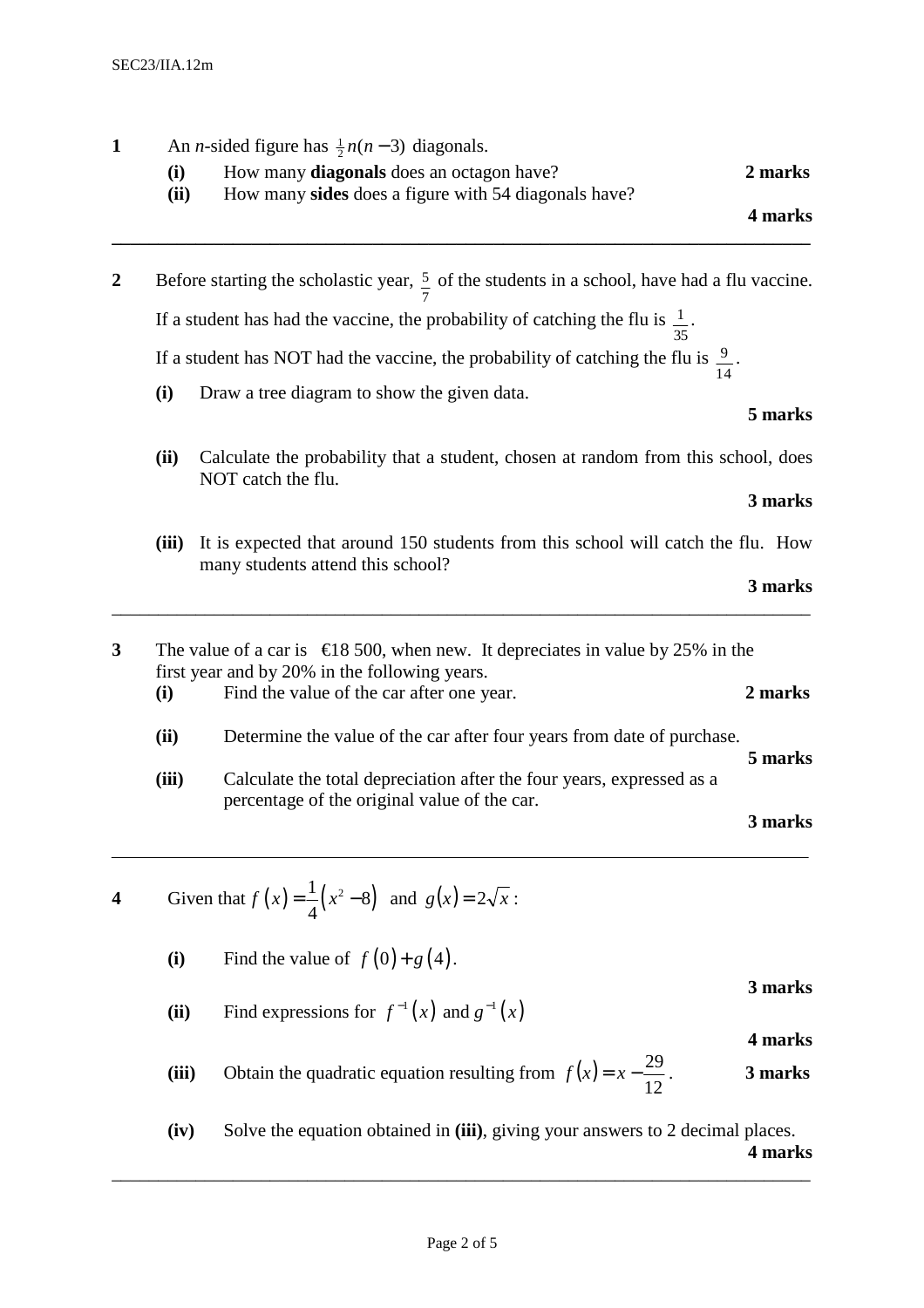**5** ABCD is a cyclic quadrilateral and AC is a diameter. If AD = DC and angle BAC is 32°, calculate the angles:

**(i)** BDC, **(ii)** CAD, **(iii)** BCD **(iv)** ABD. **Explain your reasoning.** 



**6** If the numerator of a certain fraction is doubled and the denominator is increased by 1, the fraction becomes 2  $\frac{1}{2}$ .

 If the numerator of the original fraction is squared and the denominator is decreased by 2, the fraction becomes equal to 1.

\_\_\_\_\_\_\_\_\_\_\_\_\_\_\_\_\_\_\_\_\_\_\_\_\_\_\_\_\_\_\_\_\_\_\_\_\_\_\_\_\_\_\_\_\_\_\_\_\_\_\_\_\_\_\_\_\_\_\_\_\_\_\_\_\_\_\_\_\_\_\_\_

Let *x* be the numerator and let  $y$  be the denominator of the original fraction. Write down two simultaneous equations in *x* and *y*.

**4 marks** 

Solve these equations to find two possible values for the given fraction.

\_\_\_\_\_\_\_\_\_\_\_\_\_\_\_\_\_\_\_\_\_\_\_\_\_\_\_\_\_\_\_\_\_\_\_\_\_\_\_\_\_\_\_\_\_\_\_\_\_\_\_\_\_\_\_\_\_\_\_\_\_\_\_\_\_\_\_\_\_\_\_\_\_\_\_

**5 marks**

**7** In triangle ABC,  $AB = 6.2$  cm,  $AC = 8.1$  cm and  $BC = 5.7$  cm. Calculate, giving your answer to 2 decimal places:

| (iii) | the area of triangle ABC.              | 2 marks |
|-------|----------------------------------------|---------|
| (ii)  | the perpendicular height from A to BC; | 3 marks |
| (i)   | angle $B$ ;                            | 4 marks |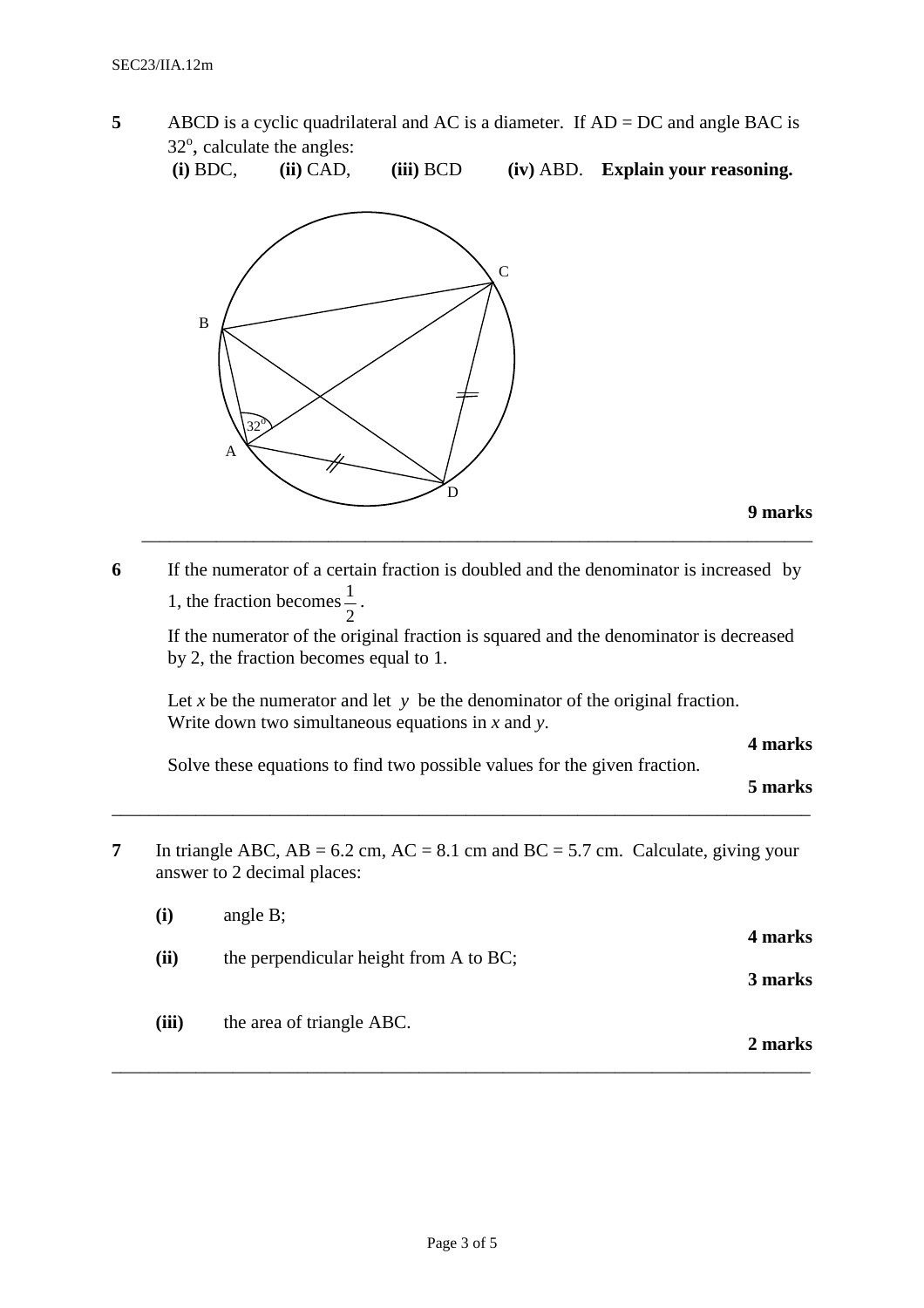**8** A number of small solid copper spheres are to be melted down in order to make a hollow copper tube. The small spheres have radius  $0.5$  cm.



**(i)** Find the volume of a small copper sphere, giving your answer in terms of  $\pi$ .

#### **2 marks**

**(ii)** If the tube has external radius 8 cm and the thickness of copper is 1cm, calculate the cross-sectional area of the copper tube, giving your answer in terms of  $\pi$ .

#### **3 marks**

**(iii)** Calculate the least number of small spheres to be melted to make the copper tube 20 cm long, if no copper is lost in the process.

#### **4 marks**

**9** The figure below, (not drawn to scale) shows two circles, with centres A and C and radii 6 cm and 2 cm respectively. The circles touch each other at B. ABCD is a straight line. GFE is a common tangent to the circles.

\_\_\_\_\_\_\_\_\_\_\_\_\_\_\_\_\_\_\_\_\_\_\_\_\_\_\_\_\_\_\_\_\_\_\_\_\_\_\_\_\_\_\_\_\_\_\_\_\_\_\_\_\_\_\_\_\_\_\_\_\_\_\_\_\_\_\_\_\_\_\_\_\_\_\_



 $(iv)$  Find the area of triangle CFE, in  $cm<sup>2</sup>$  correct to 3 significant figures.

**2 marks**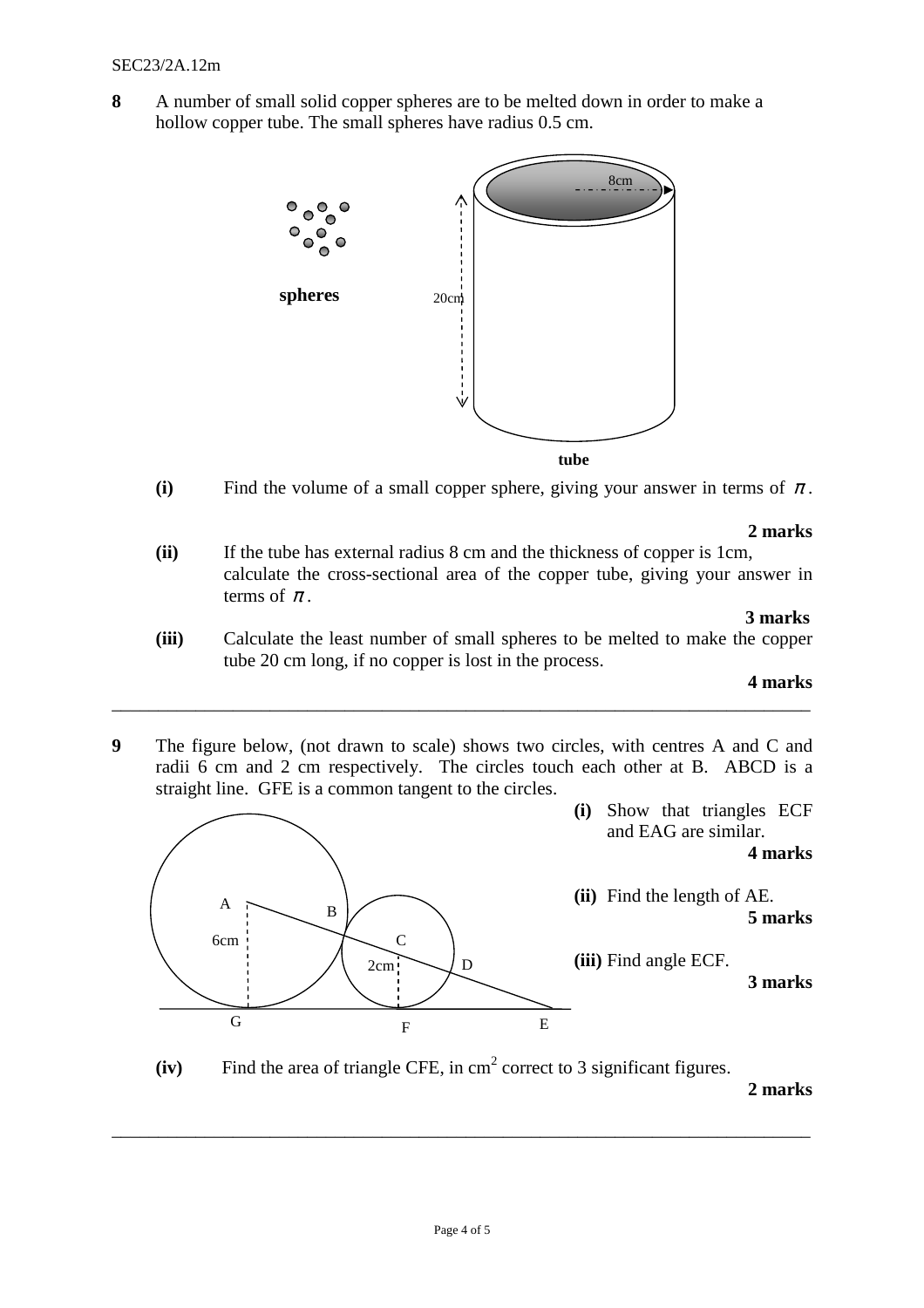**10** The following diagram (not drawn to scale) shows a garden with a path around a central flower-bed. Let the width of the path be *x* metres, all around.



Given that the flower-bed has an area of  $260m^2$ :

**(i)** Form an equation in *x* and solve it to find the width of the path;

**6 marks** 

**(ii)** Calculate the length and width of the flower bed.

**3 marks** 

# **END OF EXAMINATION**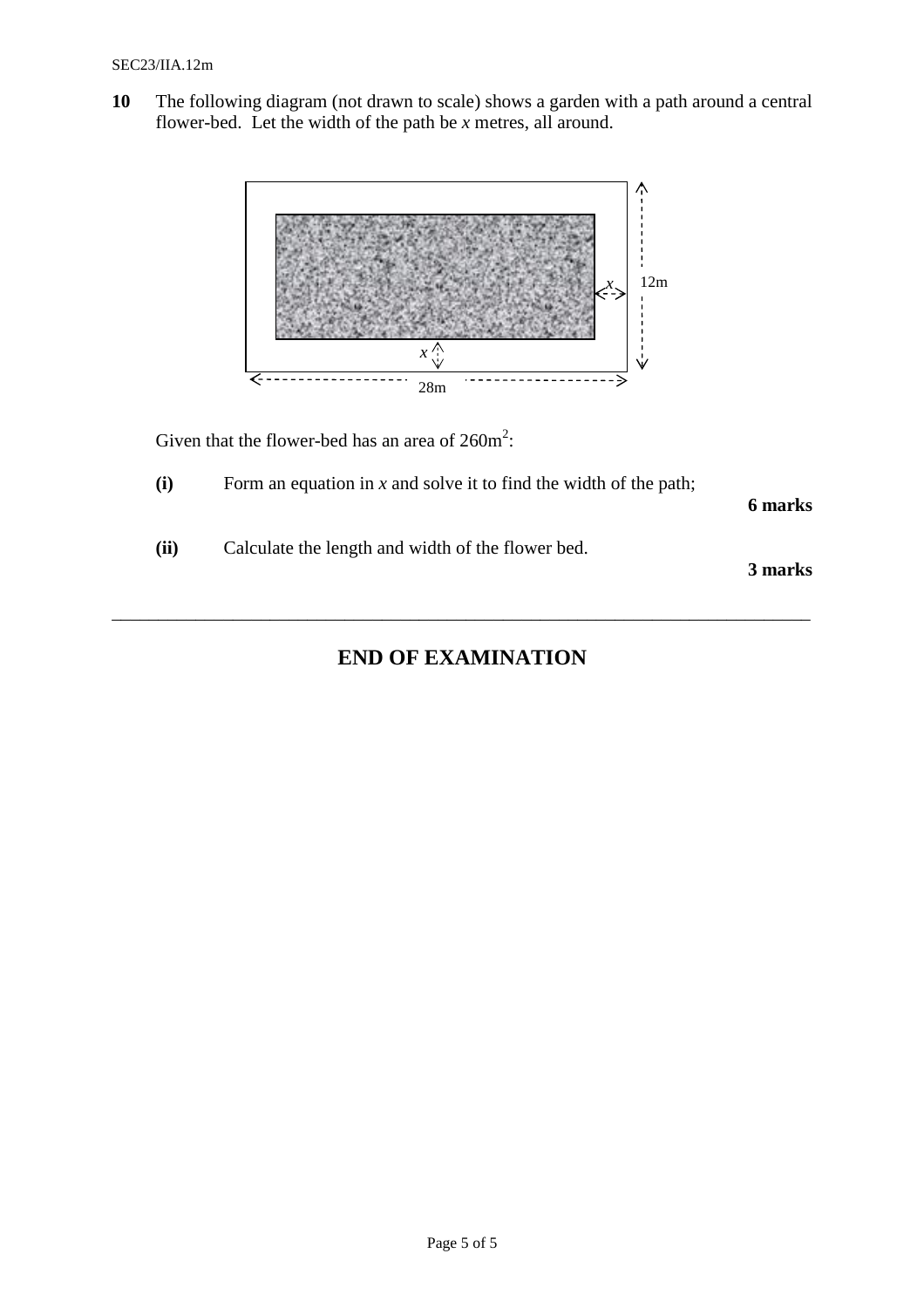#### MATRICULATION AND SECONDARY EDUCATION CERTIFICATE EXAMINATIONS BOARD UNIVERSITY OF MALTA, MSIDA

# **SECONDARY EDUCATION CERTIFICATE LEVEL**

# **MAY 2012 SESSION**

| SUBJECT:             | <b>Mathematics</b>       |
|----------------------|--------------------------|
| <b>PAPER NUMBER:</b> | ПB                       |
| DATE:                | $7th$ May 2012           |
| TIME:                | 4:00 p.m. to $6:00$ p.m. |

#### **ANSWER ALL QUESTIONS**

*Write your answers in the space available on the examination paper.* 

*Show clearly all the necessary steps, explanations and construction lines in your working.* 

*Unless otherwise stated, diagrams are drawn to scale.* 

*The use of non-programmable electronic calculators with statistical functions and mathematical instruments is allowed.* 

*Candidates are allowed to use transparencies for drawing transformations.* 

*This paper carries a total of 100 marks.* 

|             |                |        | <b>For Office Use Only</b> |  |   |  |
|-------------|----------------|--------|----------------------------|--|---|--|
| Question No | $\overline{2}$ | 2<br>◡ |                            |  | 8 |  |
| <b>Mark</b> |                |        |                            |  |   |  |

| Question No   11   12 |  | 13 | 14 | 15 | 16 | 17 | 18 | 10 | 20 |
|-----------------------|--|----|----|----|----|----|----|----|----|
| <b>Mark</b>           |  |    |    |    |    |    |    |    |    |

| Total |  |
|-------|--|
|       |  |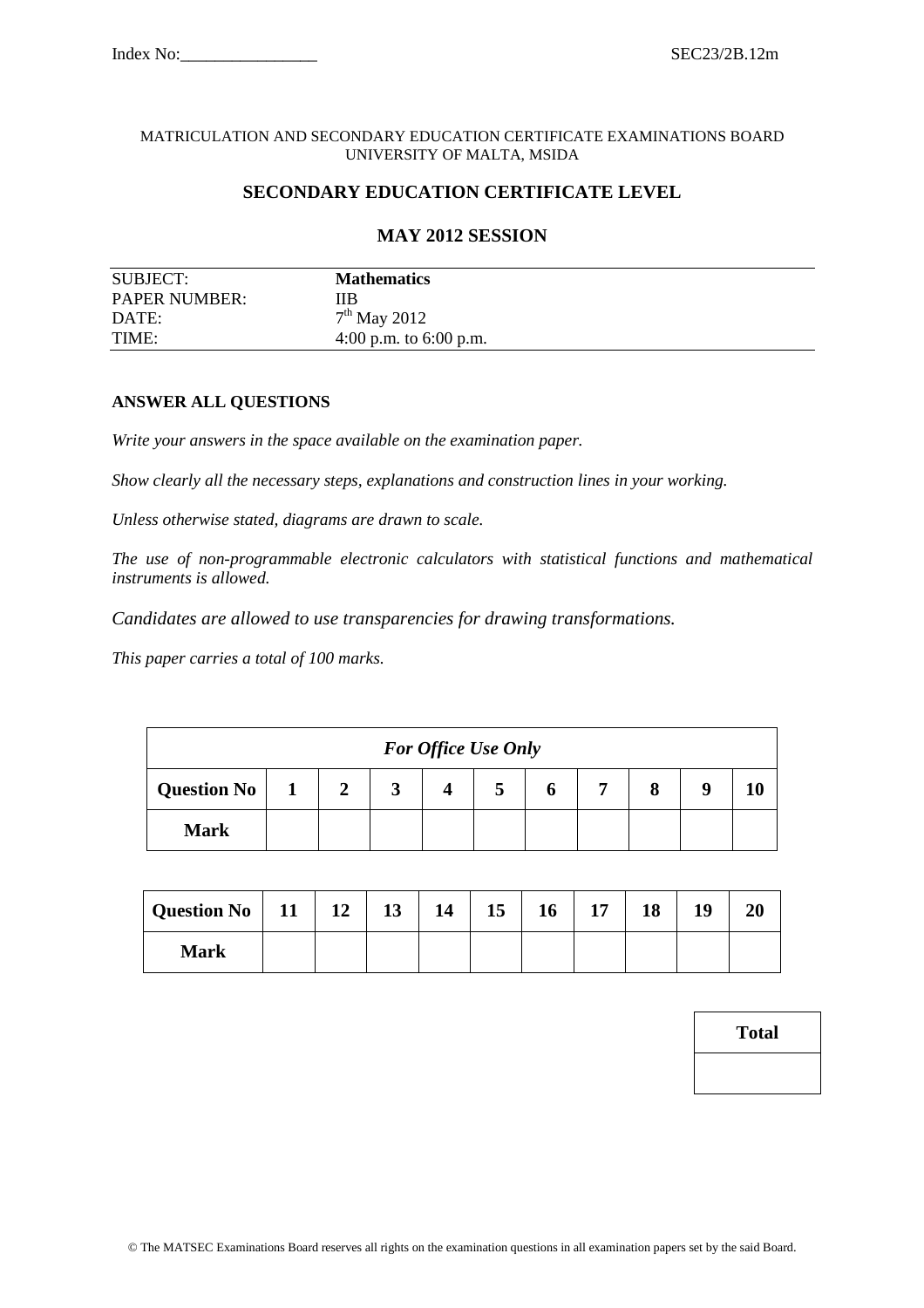# **DO NOT WRITE ABOVE THIS LINE**

**1 Kenneth** is in the  $12^{th}$  floor of a hotel and his car is parked in the garage marked as floor **– 4**. How many floors does he have to go down, for his car?

**\_\_\_\_\_\_\_\_\_\_\_\_\_\_\_\_\_\_\_\_\_\_\_\_\_\_\_\_\_\_\_\_\_\_\_\_\_\_\_\_\_\_\_\_\_\_\_\_\_\_\_\_\_\_\_\_\_\_\_\_\_\_\_\_\_\_\_\_\_\_\_\_\_\_\_** 

### **1 mark**

**2** Estimate the length of the pencil, from tip to tip, using the ruler in the given figure.



# **2 marks**

**3** Use your calculator to work out the following, giving your answer to 3 decimal places.

**\_\_\_\_\_\_\_\_\_\_\_\_\_\_\_\_\_\_\_\_\_\_\_\_\_\_\_\_\_\_\_\_\_\_\_\_\_\_\_\_\_\_\_\_\_\_\_\_\_\_\_\_\_\_\_\_\_\_\_\_\_\_\_\_\_\_\_\_\_\_\_\_\_\_\_** 

$$
\frac{(0.732)^2 - \sqrt{4.25}}{1.86}
$$

\_\_\_\_\_\_\_\_\_\_\_\_\_\_\_\_\_\_\_\_\_\_\_\_\_\_\_\_\_\_\_\_\_\_\_\_\_\_\_\_\_\_\_\_\_\_\_\_\_\_\_\_\_\_\_\_\_\_\_\_\_\_\_\_\_\_\_\_\_\_\_\_\_\_\_

**2 marks** 

**4** Evaluate  $50 \times 5^{-2} \times 4^{2} \times 2^{-2}$ .

**2 marks** 

**5** Water is being poured in a 10-litre bucket using a bottle of capacity 750 mls. Assuming no water is lost in the process, how many times must the bottle be filled so as to fill 90% of the bucket?

**\_\_\_\_\_\_\_\_\_\_\_\_\_\_\_\_\_\_\_\_\_\_\_\_\_\_\_\_\_\_\_\_\_\_\_\_\_\_\_\_\_\_\_\_\_\_\_\_\_\_\_\_\_\_\_\_\_\_\_\_\_\_\_\_\_\_\_\_\_\_\_\_\_\_\_**

#### **3 marks**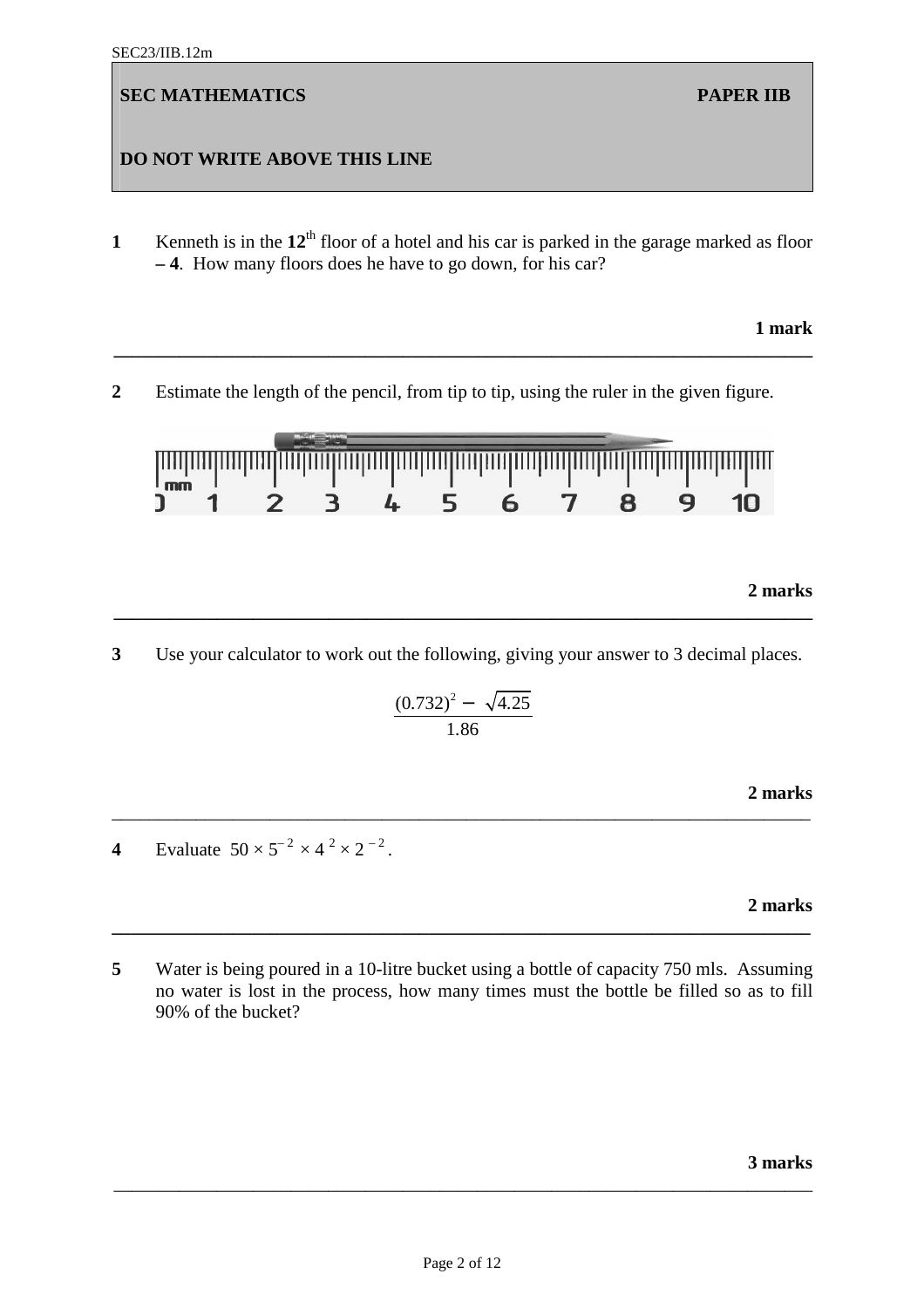# **DO NOT WRITE ABOVE THIS LINE**

**6** Sandra is given  $\epsilon$ 30 to spend on fridge-magnets. She has to pay  $\epsilon$ 2.75 for delivery and the magnets cost  $\epsilon$ 1.20 each. How many magnets can she buy?

# **3 marks**

**7** A pattern is made by attaching squares of side 10cm to form a long strip as shown below.

\_\_\_\_\_\_\_\_\_\_\_\_\_\_\_\_\_\_\_\_\_\_\_\_\_\_\_\_\_\_\_\_\_\_\_\_\_\_\_\_\_\_\_\_\_\_\_\_\_\_\_\_\_\_\_\_\_\_\_\_\_\_\_\_\_\_\_\_\_\_\_\_\_\_\_



**(i)** Find the **perimeter** of the strip with 7 squares.

#### **2 marks**

**(ii)** Write down an expression for the perimeter of the strip with *n* squares.

#### **2 marks**

**(iii)** Find the number of squares needed to form a strip with perimeter 3.6 m.

**3 marks**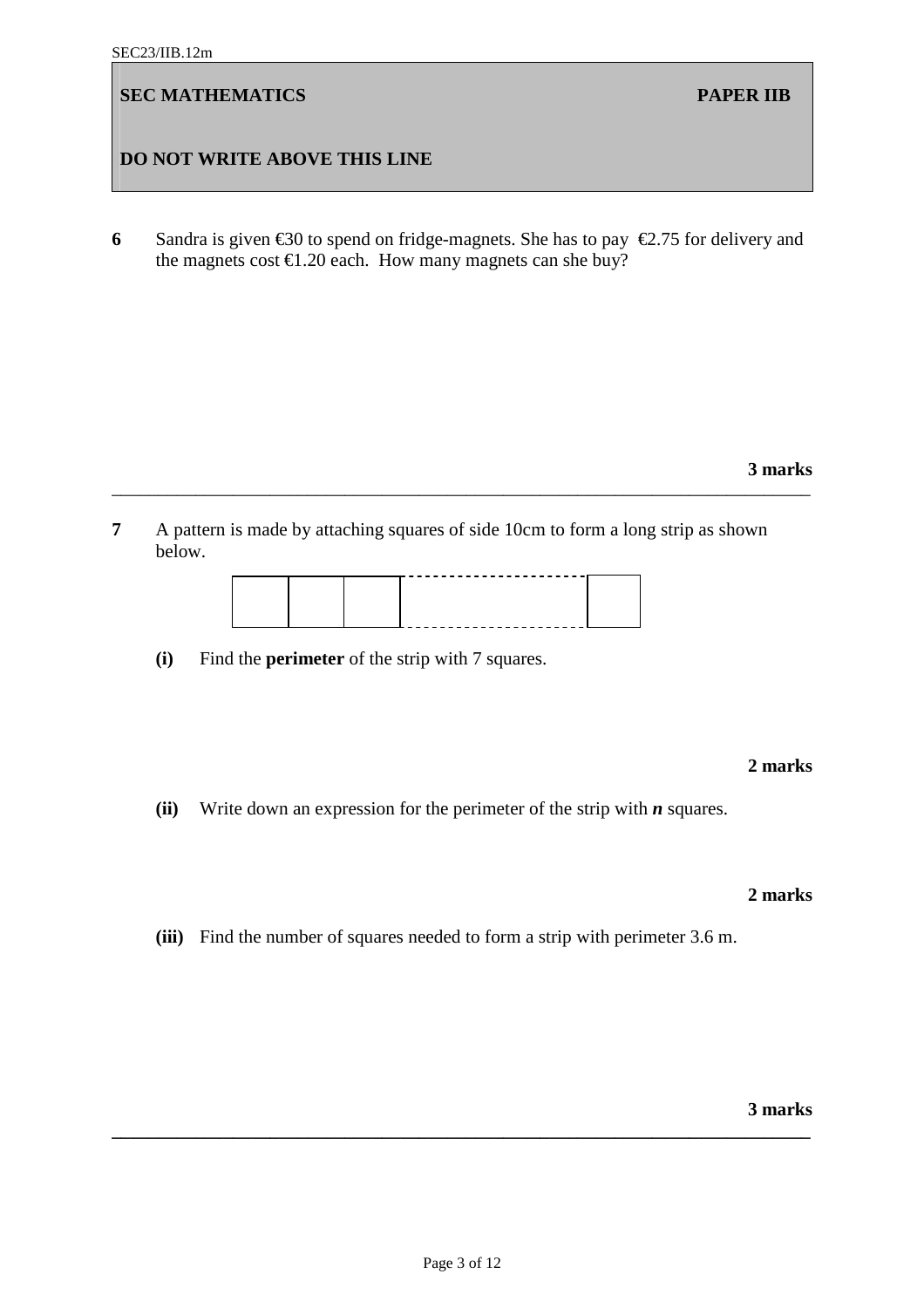.

# **SEC MATHEMATICS** PAPER IIB

# **DO NOT WRITE ABOVE THIS LINE**

- **8** On the grid below,
	- **(i)** draw the reflection of the given rectangle, in the *y*-axis. Label it **P**;

# **2 marks**

 **(ii)** rotate the given rectangle clockwise through 90° about the origin. Label it **Q**.

# **2 marks**



\_\_\_\_\_\_\_\_\_\_\_\_\_\_\_\_\_\_\_\_\_\_\_\_\_\_\_\_\_\_\_\_\_\_\_\_\_\_\_\_\_\_\_\_\_\_\_\_\_\_\_\_\_\_\_\_\_\_\_\_\_\_\_\_\_\_\_\_\_\_\_\_\_\_\_

- $\boldsymbol{9}$ Given that  $f(x) = 3x - 2$ ,
	- **(i)** evaluate  $f(0) + f(2)$ ;

**3 marks** 

(ii) find *x* when  $f(x) = 7$ .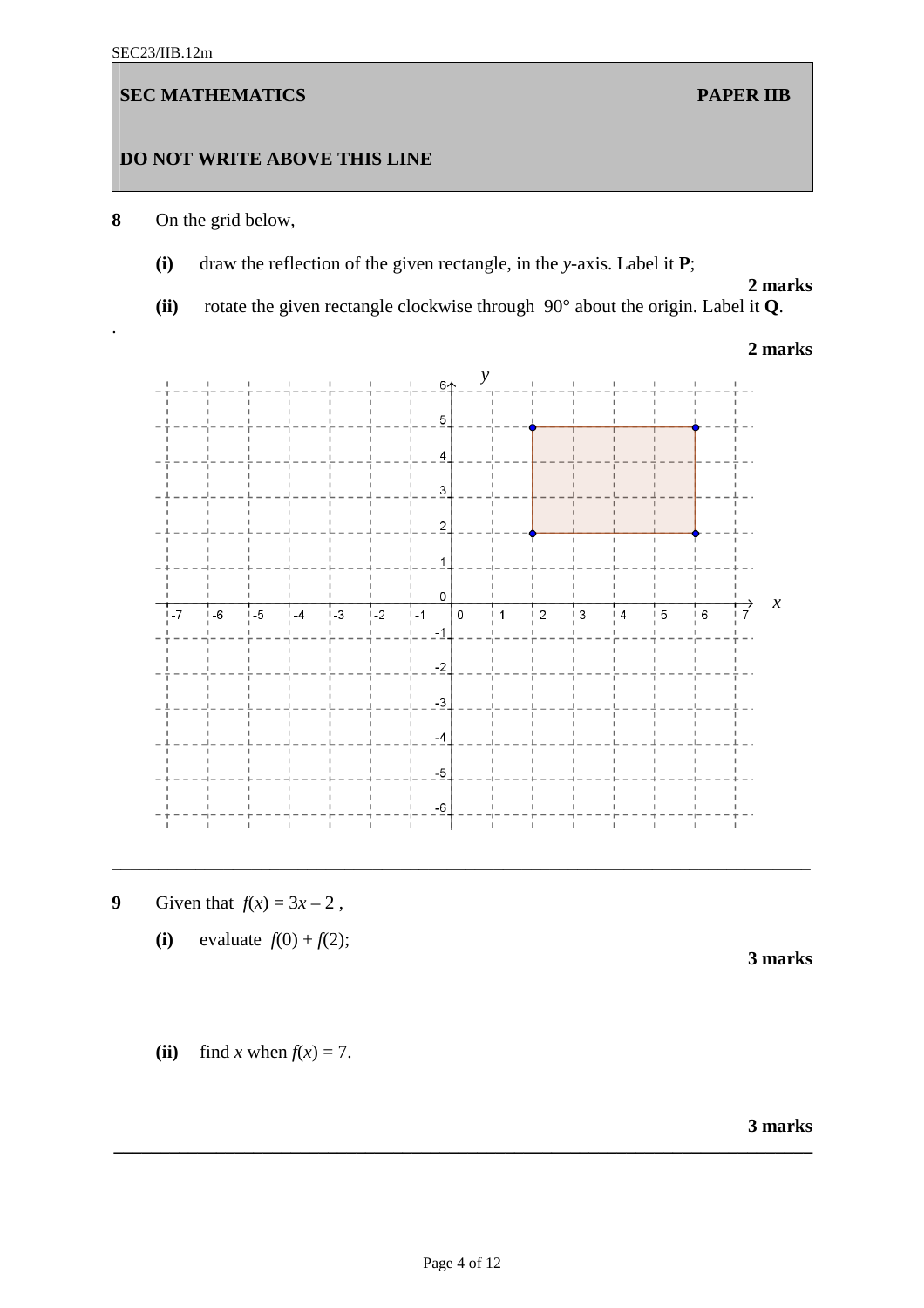#### SEC23/IIB.12m

# **SEC MATHEMATICS** PAPER IIB

# **DO NOT WRITE ABOVE THIS LINE**

**10** In a survey among students, the number of pets at home was recorded. The bar chart shows the results.



**(i)** Complete the frequency table for the data.

| N.<br>$\mathbf{r}$<br>Pets<br>110 |  |  |  |
|-----------------------------------|--|--|--|
| requency                          |  |  |  |

# **2 marks**

**1 mark** 

- **(ii)** Write down the mode for the table above.
- **(iii)** Work out the mean number of pets per student.

#### **2 marks**

**(iv)** What is the probability of choosing a student who has two pets?

#### **2 marks**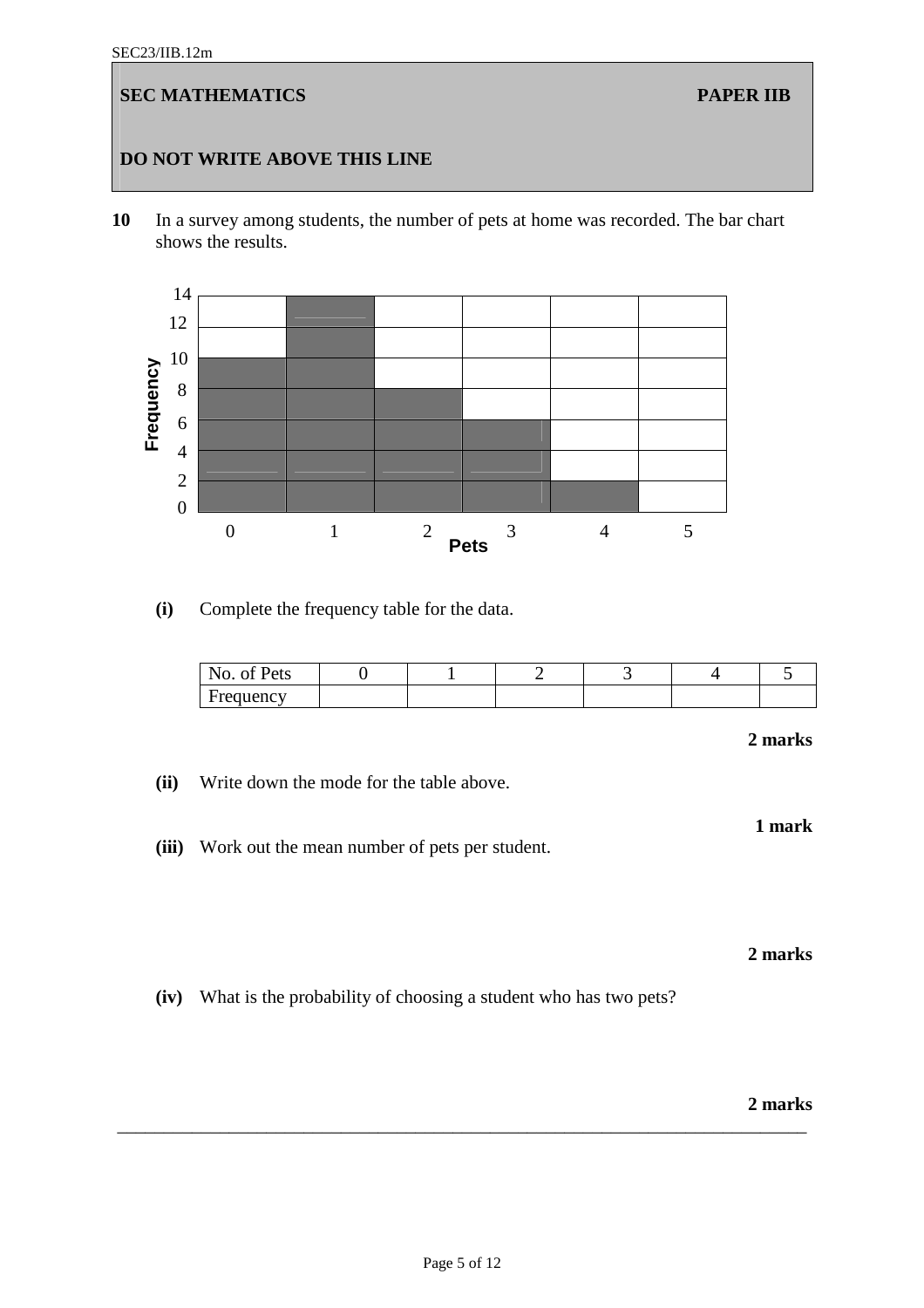\_\_\_\_\_\_\_\_\_\_\_\_\_\_\_\_\_\_\_\_\_\_\_\_\_\_\_\_\_\_\_\_\_\_\_\_\_\_\_\_\_\_\_\_\_\_\_\_\_\_\_\_\_\_\_\_\_\_\_\_\_\_\_\_\_\_\_\_\_\_\_\_\_\_\_

# **DO NOT WRITE ABOVE THIS LINE**

- **11 (i)** Find the gradient of the line which passes through the points A(– 1, 10) and  $D(2, -2)$ .
	- **(ii)** Find the equation of the line AD.

# **3 marks**

**(iii)** AD intersects the *y*-axis at B and the *x*-axis at C. Use the equation of the line to determine the coordinates of B and C.

 **(iv)** On the grid below, draw the line AD. Label the points A, B, C and D.

|  |      |      |      | 11                         | y                   |              |                |             |             |
|--|------|------|------|----------------------------|---------------------|--------------|----------------|-------------|-------------|
|  |      |      |      | 10                         |                     |              |                |             |             |
|  |      |      |      | 9                          |                     |              |                |             |             |
|  |      |      |      |                            |                     |              |                |             |             |
|  |      |      |      | $8 \overline{)}$           |                     |              |                |             |             |
|  |      |      |      | $\overline{7}$             |                     |              |                |             |             |
|  |      |      |      | $6 \overline{\phantom{0}}$ |                     |              |                |             |             |
|  |      |      |      | $5 \overline{\phantom{0}}$ |                     |              |                |             |             |
|  |      |      |      | 4                          |                     |              |                |             |             |
|  |      |      |      | $\overline{\mathbf{3}}$    |                     |              |                |             |             |
|  |      |      |      | $\overline{2}$             |                     |              |                |             |             |
|  |      |      |      | $\mathbf{1}$               |                     |              |                |             |             |
|  |      |      |      | $\mathsf{O}\xspace$        |                     |              |                |             | $\mathsf X$ |
|  | $-3$ | $-2$ | $-1$ | $-1$                       | $\mathsf{O}\xspace$ | $\mathbf{1}$ | $\overline{2}$ | $\mathsf 3$ |             |
|  |      |      |      | $-2$                       |                     |              |                |             |             |
|  |      |      |      | $-3$                       |                     |              |                |             |             |
|  |      |      |      |                            |                     |              |                |             |             |
|  |      |      |      |                            |                     |              |                |             | 3 marks     |
|  |      |      |      |                            |                     |              |                |             |             |

#### **2 marks**

**2 marks**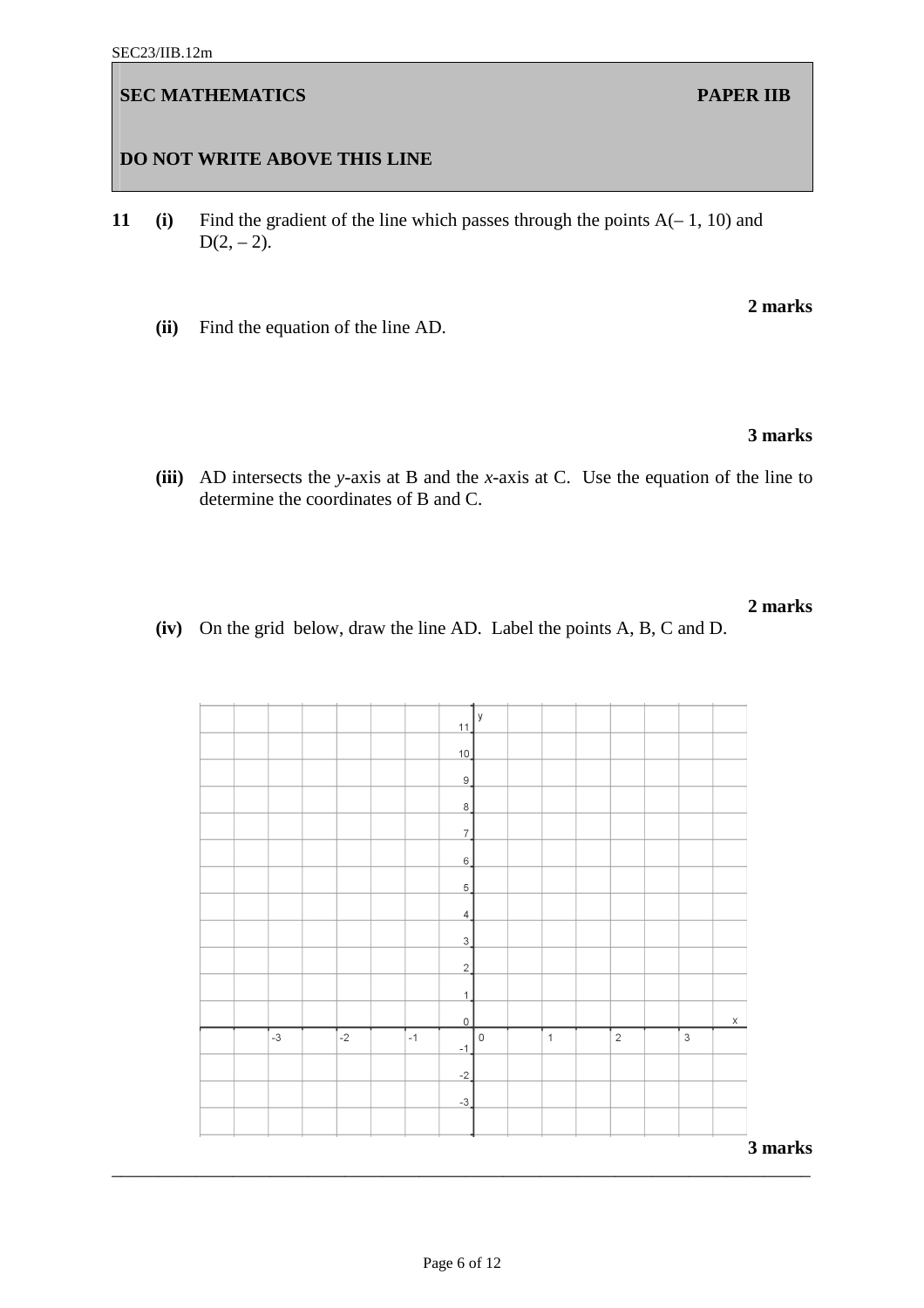# **DO NOT WRITE ABOVE THIS LINE**

**12** Line AB and point P are given below. Construct a line perpendicular to AB, passing through P. Let this line intersect AB at C. Find point D on AB such that  $AC = CD$ . Let  $\overrightarrow{E}$  be the point on the line through P such that PC = CE. Measure angle APD. What is the quadrilateral APDE called? Give reasons for your answer.



**8 marks**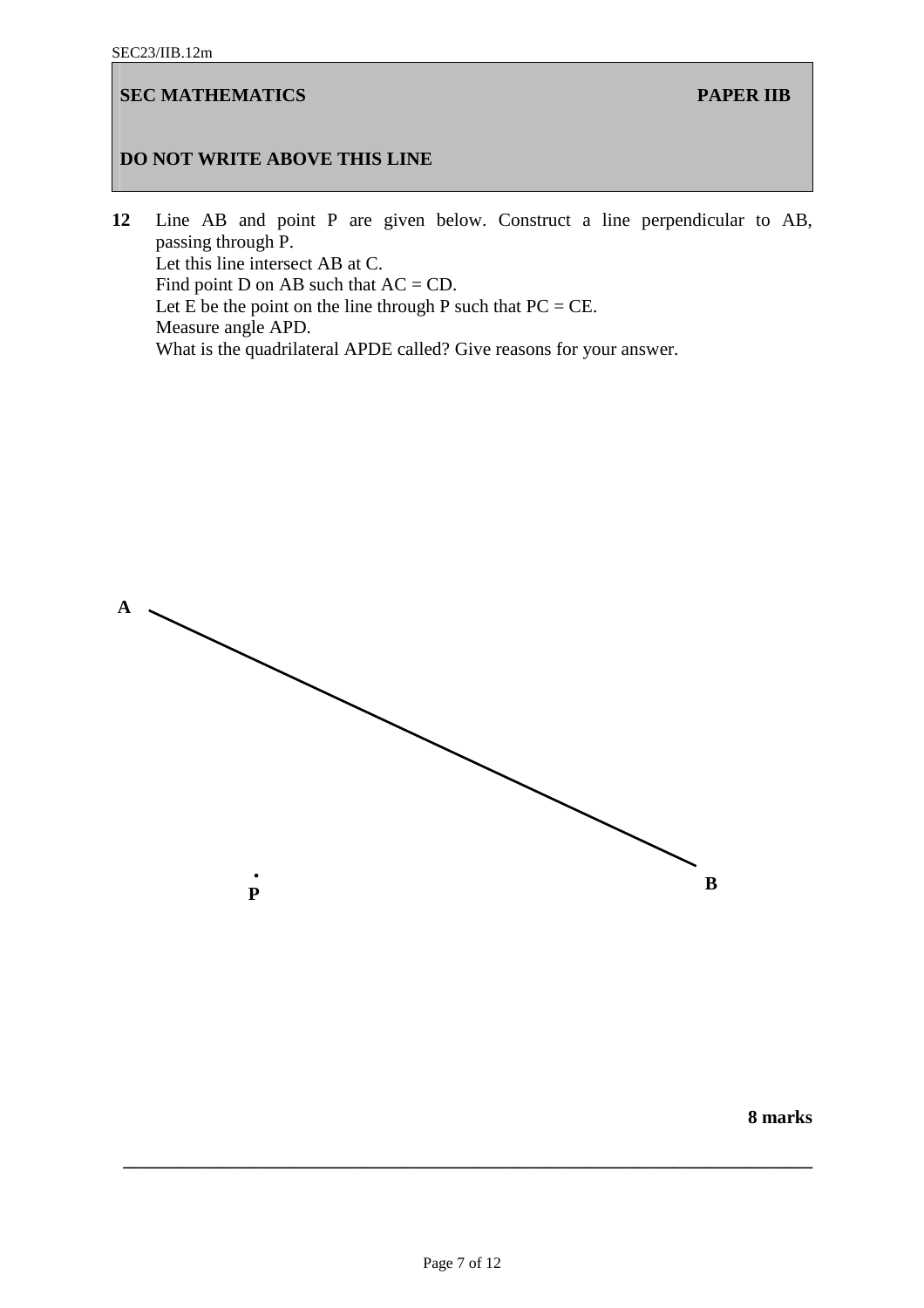## **DO NOT WRITE ABOVE THIS LINE**

- **13** While on holiday, Jack noticed that the same Smart phone model can be bought for £394.99 in England and for 550.50 francs in Switzerland.
	- (i) Given that  $\epsilon$  1 = £0.837, find the cost in euro of the Smart phone in England.

#### **2 marks**

**(ii)** Given that 1 franc =  $\in$  0.820, find the cost in euro of the Smart phone in Switzerland.

## **2 marks**

**(iii)** In which country is it cheaper to buy this Smart phone and by how much? Give your answer in euro.

**\_\_\_\_\_\_\_\_\_\_\_\_\_\_\_\_\_\_\_\_\_\_\_\_\_\_\_\_\_\_\_\_\_\_\_\_\_\_\_\_\_\_\_\_\_\_\_\_\_\_\_\_\_\_\_\_\_\_\_\_\_\_\_\_\_\_\_\_\_\_\_\_\_\_\_** 

**1 mark** 

**14** Make *u* the subject of the formula:  $\frac{1}{a} = \frac{1}{1} - \frac{1}{1}$ *f v u* = − .

**3 marks**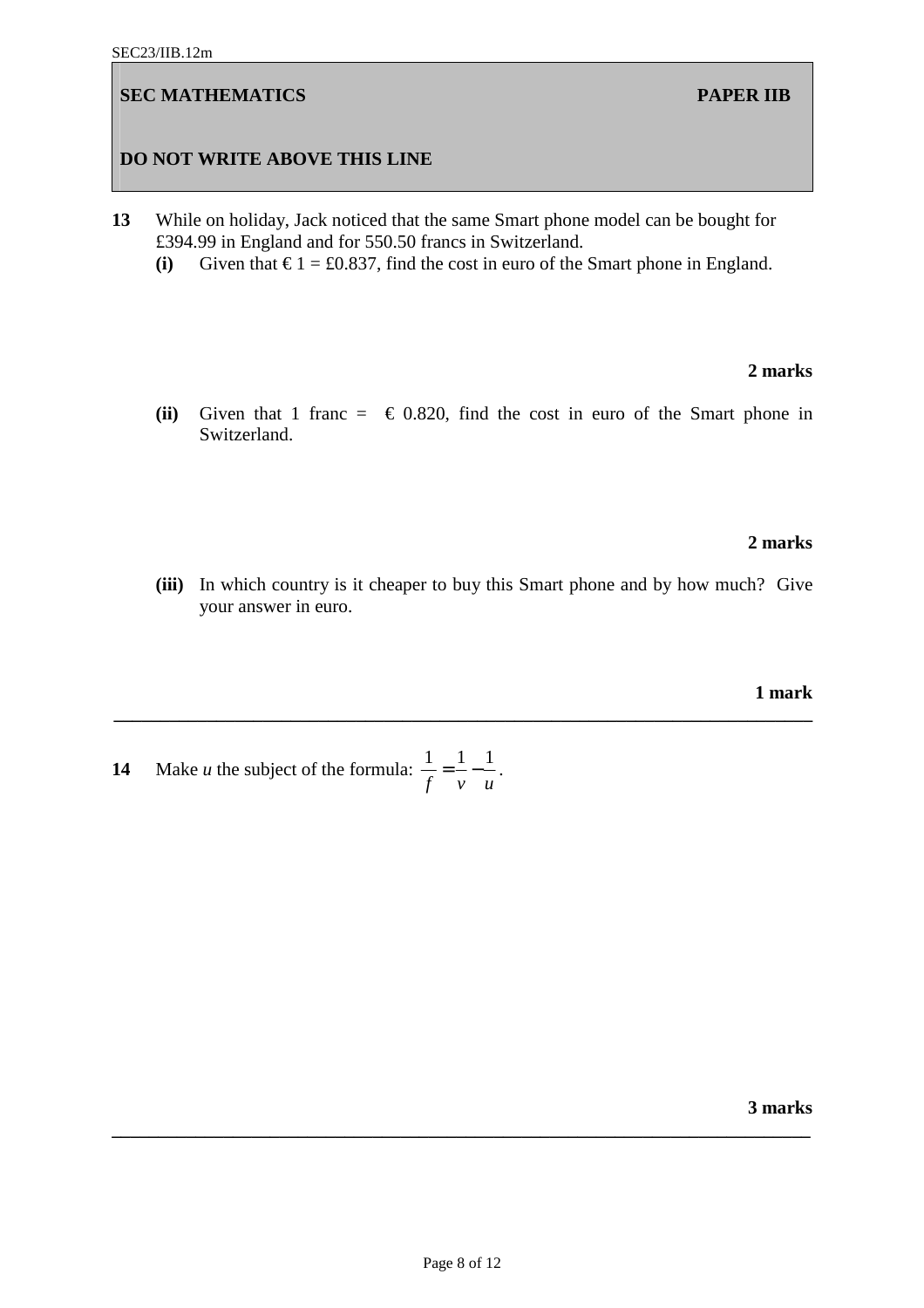# **DO NOT WRITE ABOVE THIS LINE**

**15 (i)** Draw a *rough* diagram of a kite ABCD in which AC = 6 cm and BD = 12 cm.

 **(ii)** Find the area of the kite ABCD.

**3 marks** 

**16** There is a gathering of football fans in a stadium. Two-fifths of the fans are wearing a red T-shirt, one-third of the fans are wearing a white T-shirt and the rest are wearing Tshirts of other colours.

\_\_\_\_\_\_\_\_\_\_\_\_\_\_\_\_\_\_\_\_\_\_\_\_\_\_\_\_\_\_\_\_\_\_\_\_\_\_\_\_\_\_\_\_\_\_\_\_\_\_\_\_\_\_\_\_\_\_\_\_\_\_\_\_\_\_\_\_\_\_\_\_\_\_

**(i)** What fraction of the football fans are not wearing a red or a white T-shirt?

**3 marks** 

**(ii)** If the number of fans wearing a red T-shirt is 612, how many fans are there in the stadium?

**2 marks \_\_\_\_\_\_\_\_\_\_\_\_\_\_\_\_\_\_\_\_\_\_\_\_\_\_\_\_\_\_\_\_\_\_\_\_\_\_\_\_\_\_\_\_\_\_\_\_\_\_\_\_\_\_\_\_\_\_\_\_\_\_\_\_\_\_\_\_\_\_\_\_\_\_\_** 

**2 marks**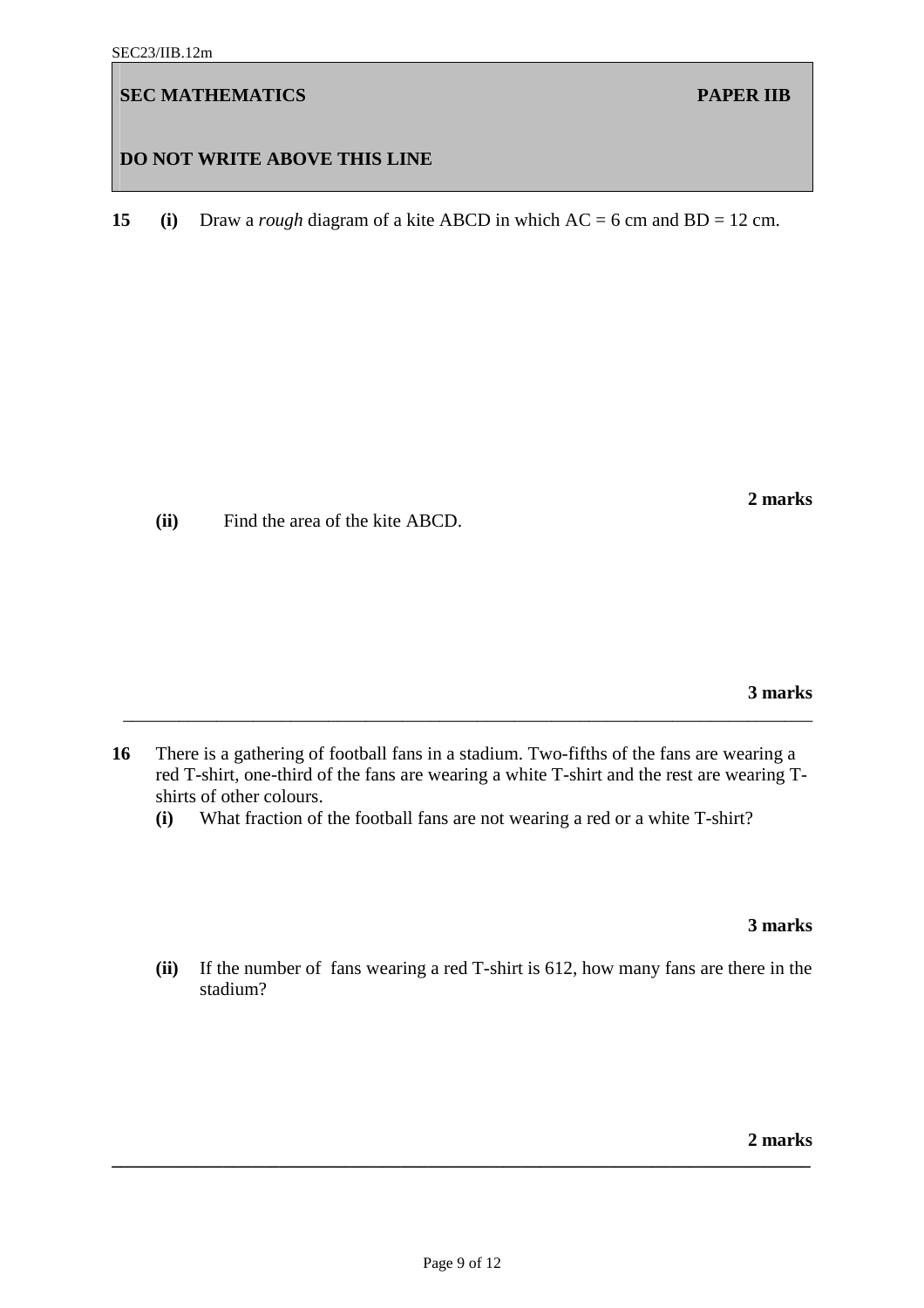# **DO NOT WRITE ABOVE THIS LINE**

**17** A cruise-liner leaves from a point X and sails 140 km on a bearing of 240° arriving at Y. **(i)** Draw a diagram, to scale, showing the path XY of the cruise-liner.

**2 marks** 

**(ii)** From your scale drawing, find how far south the cruise-liner is from X, when it gets to Y.

**2 marks** 

**(iii)** By calculation, find how far west of X the cruise-liner is, when it gets to Y. Give your answer in km, correct to 2 decimal places.

**2 marks**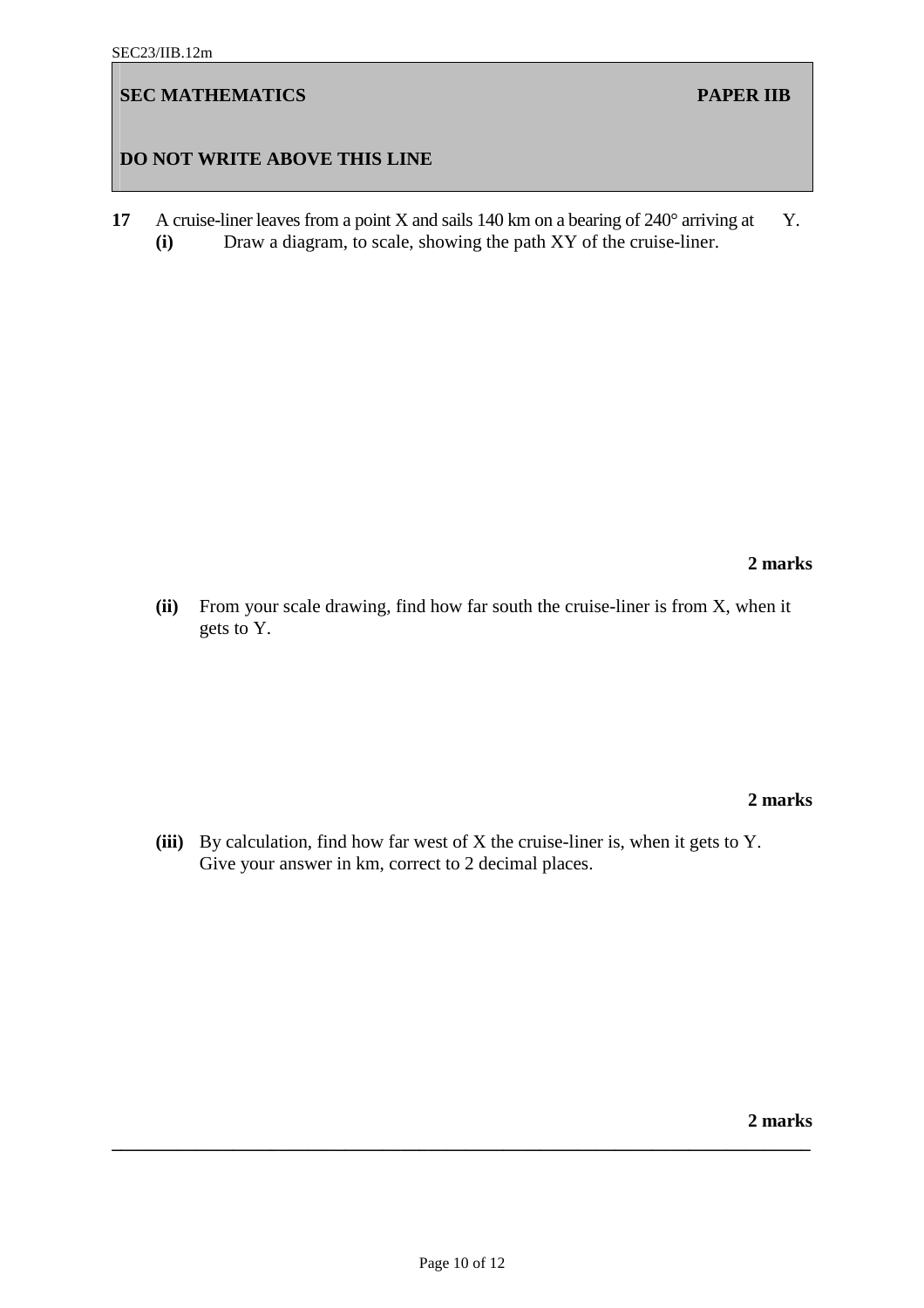15cm

# **SEC MATHEMATICS PAPER IIB**

# **DO NOT WRITE ABOVE THIS LINE**

**18** ABCDEF is a regular hexagon, whose vertices lie on the circumference of a circle with centre O. Show, explaining your reasoning, that triangles AED and CAF are congruent.



 $\leftarrow$ <sup>10cm</sup>

 **7 marks**

**19** A solid silver right cylinder, of radius 10cm and height 15cm, is melted down to form a number of silver cubes of side 5cm.

**\_\_\_\_\_\_\_\_\_\_\_\_\_\_\_\_\_\_\_\_\_\_\_\_\_\_\_\_\_\_\_\_\_\_\_\_\_\_\_\_\_\_\_\_\_\_\_\_\_\_\_\_\_\_\_\_\_\_\_\_\_\_\_\_\_\_\_\_\_\_\_\_\_\_\_** 

 **(i)** Find the volume of the cylinder.

## **2 marks**

**(ii)** Assuming no silver is lost in the process, calculate how many complete cubes can be made from the molten silver.

**3 marks** 

**\_\_\_\_\_\_\_\_\_\_\_\_\_\_\_\_\_\_\_\_\_\_\_\_\_\_\_\_\_\_\_\_\_\_\_\_\_\_\_\_\_\_\_\_\_\_\_\_\_\_\_\_\_\_\_\_\_\_\_\_\_\_\_\_\_\_\_\_\_\_\_\_\_\_** 

5cm